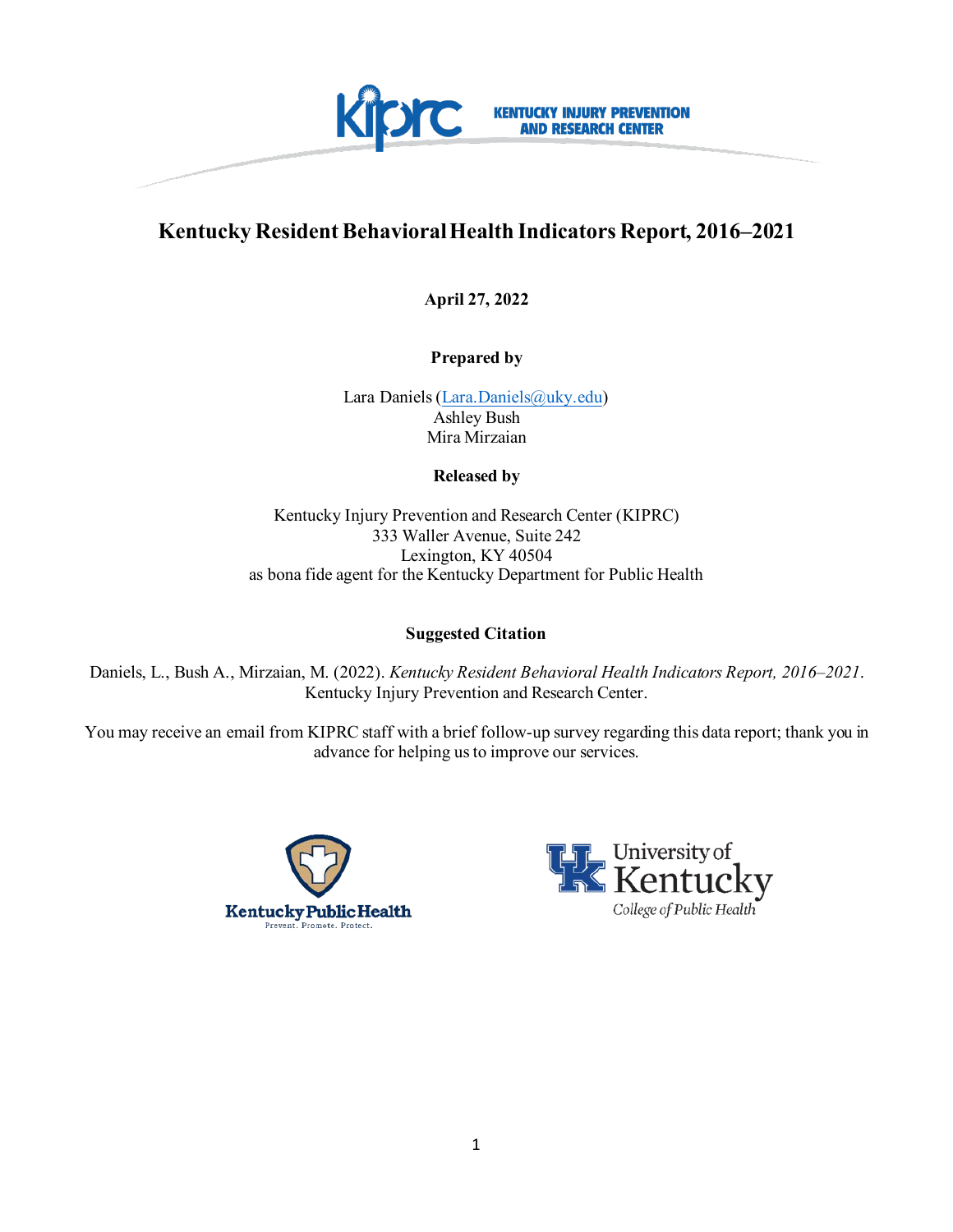## Table of Contents

| Table 1. Numbers of Suicides among Youth and Adult Kentucky Residents: Demographics and Year, 2016–2021                                                                                                        |
|----------------------------------------------------------------------------------------------------------------------------------------------------------------------------------------------------------------|
|                                                                                                                                                                                                                |
| Table 2. Numbers of Nonfatal Intentional Self-Harm Injury-Related Inpatient Hospitalizations among Youth and                                                                                                   |
| Table 3. Numbers of Nonfatal Intentional Self-Harm Injury-Related Inpatient Hospitalizations among Youth and                                                                                                   |
| Table 4. Numbers of Nonfatal Intentional Self-Harm Injury-Related Emergency Department Visits among Youth                                                                                                      |
| Table 5. Numbers of Nonfatal Intentional Self-Harm Injury-Related Emergency Department Visits among Youth                                                                                                      |
| Table 6. Numbers of Nonfatal Inpatient Hospitalizations for Mental and Behavioral Disorders among Youth and                                                                                                    |
| Table 7. Numbers of Nonfatal Inpatient Hospitalizations for Mental and Behavioral Disorders among Youth and                                                                                                    |
| Table 8. Numbers of Nonfatal Emergency Department Visits for Mental and Behavioral Disorders among Youth                                                                                                       |
| Table 9. Numbers of Nonfatal Emergency Department Visits for Mental and Behavioral Disorders among Youth                                                                                                       |
| Table 10. Numbers of Nonfatal Inpatient Hospitalizations for Mental and Behavioral Disorders associated with<br>Substance Use among Kentucky Adult Residents: Demographics by Year, 2016–2021 12               |
| Table 11. Numbers of Nonfatal Inpatient Hospitalizations for Mental and Behavioral Disorders associated with<br>Substance Use among Kentucky Adult Residents by Diagnosis <sup>1</sup> and Year, 2016–2021 13  |
| Table 12. Numbers of Nonfatal Emergency Department Visits for Mental and Behavioral Disorders associated<br>with Substance Use among Kentucky Adult Residents: Demographics by Year, 2016-2021  14             |
| Table 13. Numbers of Nonfatal Emergency Department Visits for Mental and Behavioral Disorders associated<br>with Substance Use among Kentucky Adult Residents by Diagnosis <sup>1</sup> and Year, 2016-2021 15 |
| Table 14. Numbers of Nonfatal Drug Overdose Inpatient Hospitalizations among Kentucky Adult Residents:                                                                                                         |
| Table 15. Numbers of Nonfatal Drug Overdose Inpatient Hospitalizations among Kentucky Adult Residents by                                                                                                       |
| Table 16. Numbers of Nonfatal Drug Overdose Emergency Department Visits among Kentucky Adult Residents:                                                                                                        |
| Table 17. Numbers of Nonfatal Drug Overdose Emergency Department Visits among Kentucky Adult Residents                                                                                                         |
|                                                                                                                                                                                                                |
|                                                                                                                                                                                                                |
|                                                                                                                                                                                                                |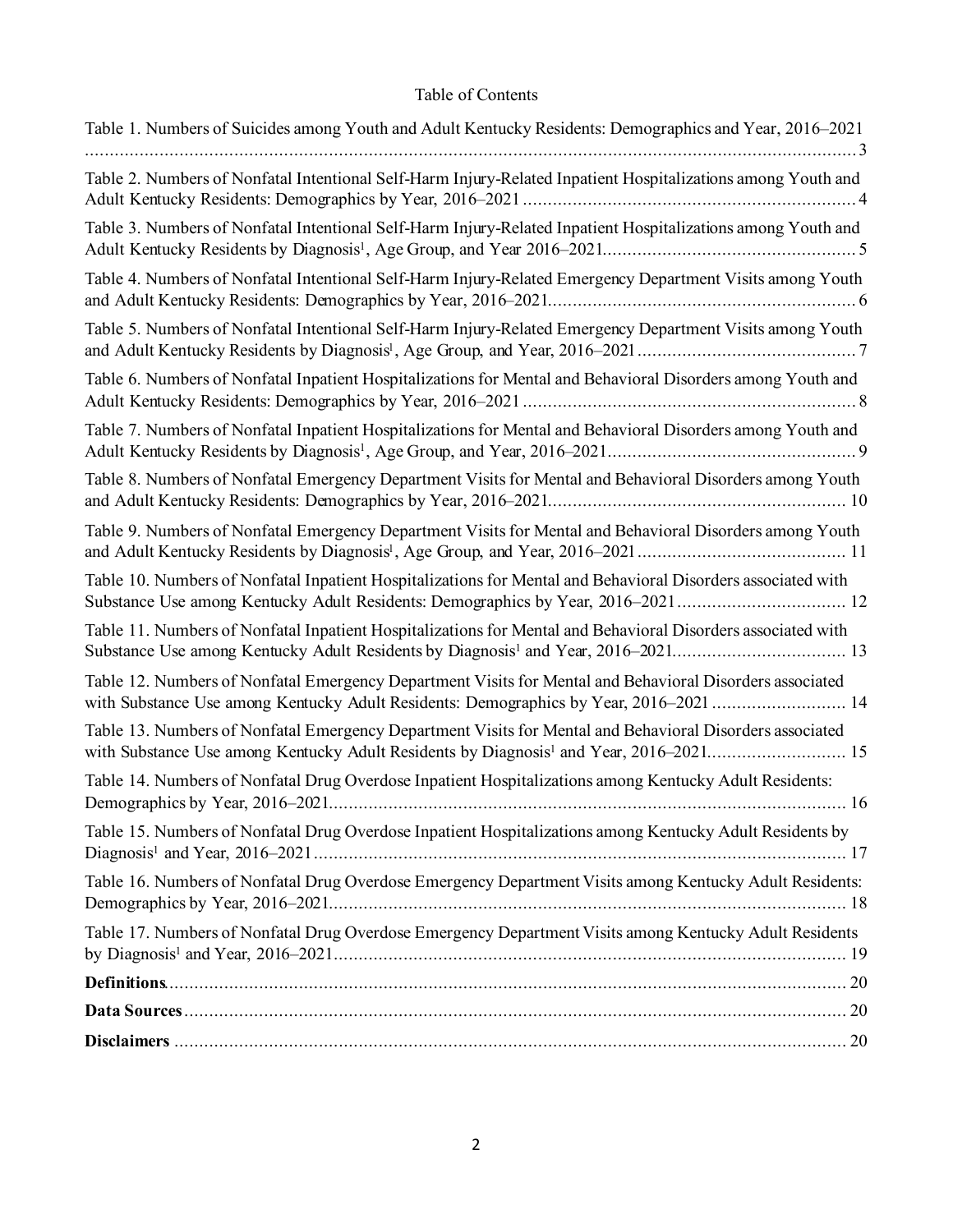|                  |        |        |      | Year |         |                  |              |
|------------------|--------|--------|------|------|---------|------------------|--------------|
|                  | 2016   | 2017   | 2018 | 2019 | 2020    | 2021             | <b>Total</b> |
| Youth            | 25     | 24     | 21   | 23   | 22      | 23               | 138          |
| <b>Sex</b>       |        |        |      |      |         |                  |              |
| Female           | $\ast$ | $\ast$ | 6    | 8    | $\star$ | 9                | 42           |
| Male             | $\ast$ | $\ast$ | 15   | 15   | $\ast$  | 14               | 96           |
| <b>Adult</b>     | 715    | 712    | 736  | 704  | 733     | 742              | 4,342        |
| Race             |        |        |      |      |         |                  |              |
| <b>Black</b>     | 32     | 28     | 32   | 34   | 40      | 36               | 202          |
| White            | 669    | 679    | 690  | 658  | 682     | 690              | 4,068        |
| Other            | 14     | 5      | 14   | 12   | 11      | 16               | 72           |
| <b>Sex</b>       |        |        |      |      |         |                  |              |
| Female           | 157    | 133    | 130  | 146  | 109     | 110              | 785          |
| Male             | 558    | 579    | 606  | 558  | 624     | 632              | 3,557        |
| <b>Age Group</b> |        |        |      |      |         |                  |              |
| $18 - 24$        | 73     | 65     | 80   | 66   | 82      | 87               | 453          |
| $25 - 34$        | 119    | 118    | 112  | 120  | 129     | 131              | 729          |
| $35 - 44$        | 125    | 130    | 123  | 141  | 142     | 134              | 795          |
| $45 - 54$        | 153    | 146    | 147  | 116  | 115     | 123              | 800          |
| $55 - 64$        | 115    | 116    | 117  | 136  | 123     | 101              | 708          |
| $65 - 74$        | 61     | 91     | 91   | 83   | 71      | 97               | 494          |
| $75+$            | 69     | 46     | 66   | 42   | 71      | 69               | 363          |
| <b>Total</b>     | 740    | 736    | 757  | 727  | 755     | $\overline{765}$ | 4,480        |

<span id="page-2-0"></span>Table 1. Numbers of Suicides among Youth and Adult Kentucky Residents: Demographics and Year, 2016–2021

## *Note:*

\*Due to state data release policy, counts in certain cells of the tables have been suppressed either because 1) the observed number of events is very small (a count of at least one but fewer than five) and not appropriate for publication or 2) it could be used to calculate the number in a cell that has been suppressed.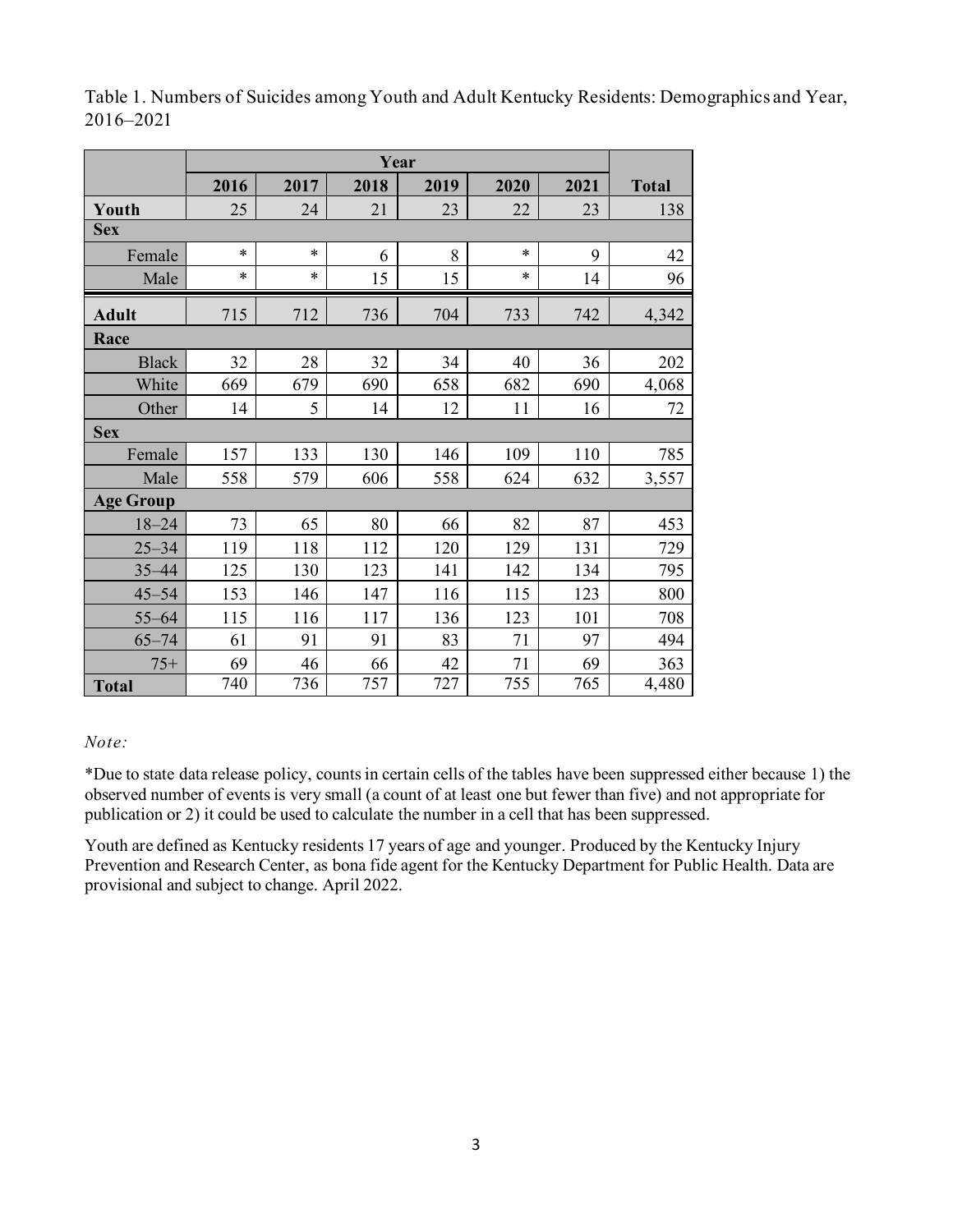|                  |       |       |       | Year  |       |       |              |
|------------------|-------|-------|-------|-------|-------|-------|--------------|
|                  | 2016  | 2017  | 2018  | 2019  | 2020  | 2021  | <b>Total</b> |
| Youth            | 303   | 342   | 390   | 423   | 435   | 559   | 2,452        |
| Race             |       |       |       |       |       |       |              |
| <b>Black</b>     | 48    | 55    | 46    | 73    | 64    | 80    | 366          |
| White            | 247   | 282   | 335   | 336   | 362   | 467   | 2,029        |
| Other            | 8     | 5     | 9     | 14    | 9     | 12    | 57           |
| <b>Sex</b>       |       |       |       |       |       |       |              |
| Female           | 248   | 291   | 320   | 321   | 357   | 454   | 1,991        |
| Male             | 55    | 51    | 70    | 102   | 78    | 105   | 461          |
| <b>Age Group</b> |       |       |       |       |       |       |              |
| <14              | 72    | 58    | 89    | 99    | 122   | 149   | 589          |
| $14 - 17$        | 231   | 284   | 301   | 324   | 313   | 410   | 1,863        |
| <b>Adult</b>     | 2,853 | 2,867 | 2,704 | 2,590 | 2,376 | 2,161 | 15,551       |
| Race             |       |       |       |       |       |       |              |
| <b>Black</b>     | 190   | 208   | 200   | 206   | 193   | 204   | 1,201        |
| White            | 2,632 | 2,619 | 2,465 | 2,347 | 2,138 | 1,917 | 14,118       |
| Other            | 31    | 40    | 39    | 37    | 45    | 40    | 232          |
| <b>Sex</b>       |       |       |       |       |       |       |              |
| Female           | 1,645 | 1,659 | 1,515 | 1,395 | 1,312 | 1,181 | 8,707        |
| Male             | 1,208 | 1,208 | 1,189 | 1,195 | 1,064 | 980   | 6,844        |
| <b>Age Group</b> |       |       |       |       |       |       |              |
| $18 - 24$        | 543   | 567   | 584   | 553   | 563   | 524   | 3,334        |
| $25 - 34$        | 635   | 649   | 614   | 576   | 540   | 458   | 3,472        |
| $35 - 44$        | 641   | 610   | 550   | 547   | 483   | 483   | 3,314        |
| $45 - 54$        | 581   | 561   | 500   | 476   | 386   | 324   | 2,828        |
| $55 - 64$        | 312   | 338   | 304   | 284   | 254   | 235   | 1,727        |
| $65 - 74$        | 97    | 97    | 113   | 103   | 108   | 95    | 613          |
| $75+$            | 44    | 45    | 39    | 51    | 42    | 42    | 263          |
| <b>Total</b>     | 3,156 | 3,209 | 3,094 | 3,013 | 2,811 | 2,720 | 18,003       |

<span id="page-3-0"></span>Table 2. Numbers of Nonfatal Intentional Self-Harm Injury-Related Inpatient Hospitalizations among Youth and Adult Kentucky Residents: Demographics by Year, 2016–2021

### *Note:*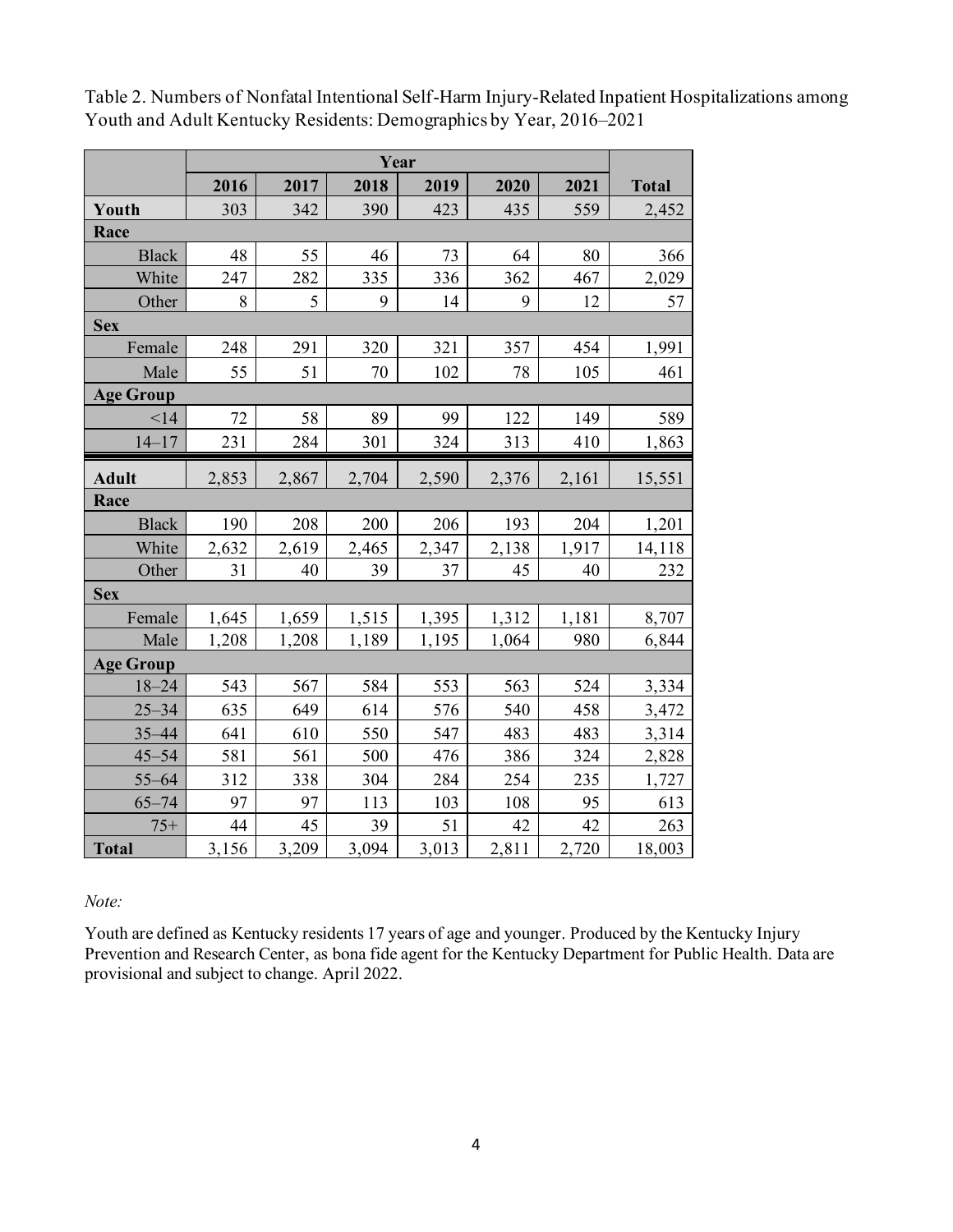|                                                               |       |       |                 | Year  |       |       |              |
|---------------------------------------------------------------|-------|-------|-----------------|-------|-------|-------|--------------|
| <b>Diagnosis</b>                                              | 2016  | 2017  | 2018            | 2019  | 2020  | 2021  | <b>Total</b> |
| Youth                                                         |       |       |                 |       |       |       |              |
| Other                                                         | 175   | 186   | 182             | 215   | 207   | 290   | 1,255        |
| Poisoning by, adverse effect of, and underdosing of           |       |       |                 |       |       |       |              |
| 4-aminophenol derivatives                                     | 32    | 46    | 51              | 58    | 63    | 91    | 341          |
| Poisoning by other and unspecified antidepressants            | 30    | 39    | $\overline{47}$ | 44    | 70    | 68    | 298          |
| Intentional self-harm by unspecified sharp object             | 23    | 11    | 41              | 39    | 43    | 48    | 205          |
| Poisoning by, adverse effect of, and underdosing of other     |       |       |                 |       |       |       |              |
| nonsteroidal anti-inflammatory drugs [NSAIDs]                 | 24    | 36    | 32              | 31    | 27    | 43    | 193          |
| Poisoning by, adverse effect of, and underdosing of other and |       |       |                 |       |       |       |              |
| unspecified drugs, medicaments, and biological substances     | 19    | 24    | 37              | 36    | 25    | 19    | 160          |
| <b>Adults</b>                                                 |       |       |                 |       |       |       |              |
| Other                                                         | 1,928 | 1,893 | 1,778           | 1,685 | 1,521 | 1,403 | 10,208       |
| Poisoning by, adverse effect of, and underdosing of other and |       |       |                 |       |       |       |              |
| unspecified antipsychotics and neuroleptics                   | 187   | 218   | 208             | 200   | 186   | 142   | 1,141        |
| Poisoning by, adverse effect of, and                          |       |       |                 |       |       |       |              |
| underdosing of benzodiazepines                                | 244   | 247   | 186             | 167   | 149   | 152   | 1,145        |
| Poisoning by other and unspecified antidepressants            | 201   | 212   | 211             | 179   | 174   | 162   | 1,139        |
| Intentional self-harm by unspecified sharp object             | 147   | 136   | 166             | 194   | 169   | 168   | 980          |
| Poisoning by, adverse effect of, and underdosing of other and |       |       |                 |       |       |       |              |
| unspecified drugs, medicaments, and biological substances     | 146   | 161   | 155             | 165   | 177   | 134   | 938          |

<span id="page-4-0"></span>Table 3. Numbers of Nonfatal Intentional Self-Harm Injury-Related Inpatient Hospitalizations among Youth and Adult Kentucky Residents by Diagnosis<sup>1</sup>, Age Group, and Year 2016–2021

*Note:* 

<sup>1</sup>Diagnosis based on first listed intentional self-harm injury ICD-10-CM code.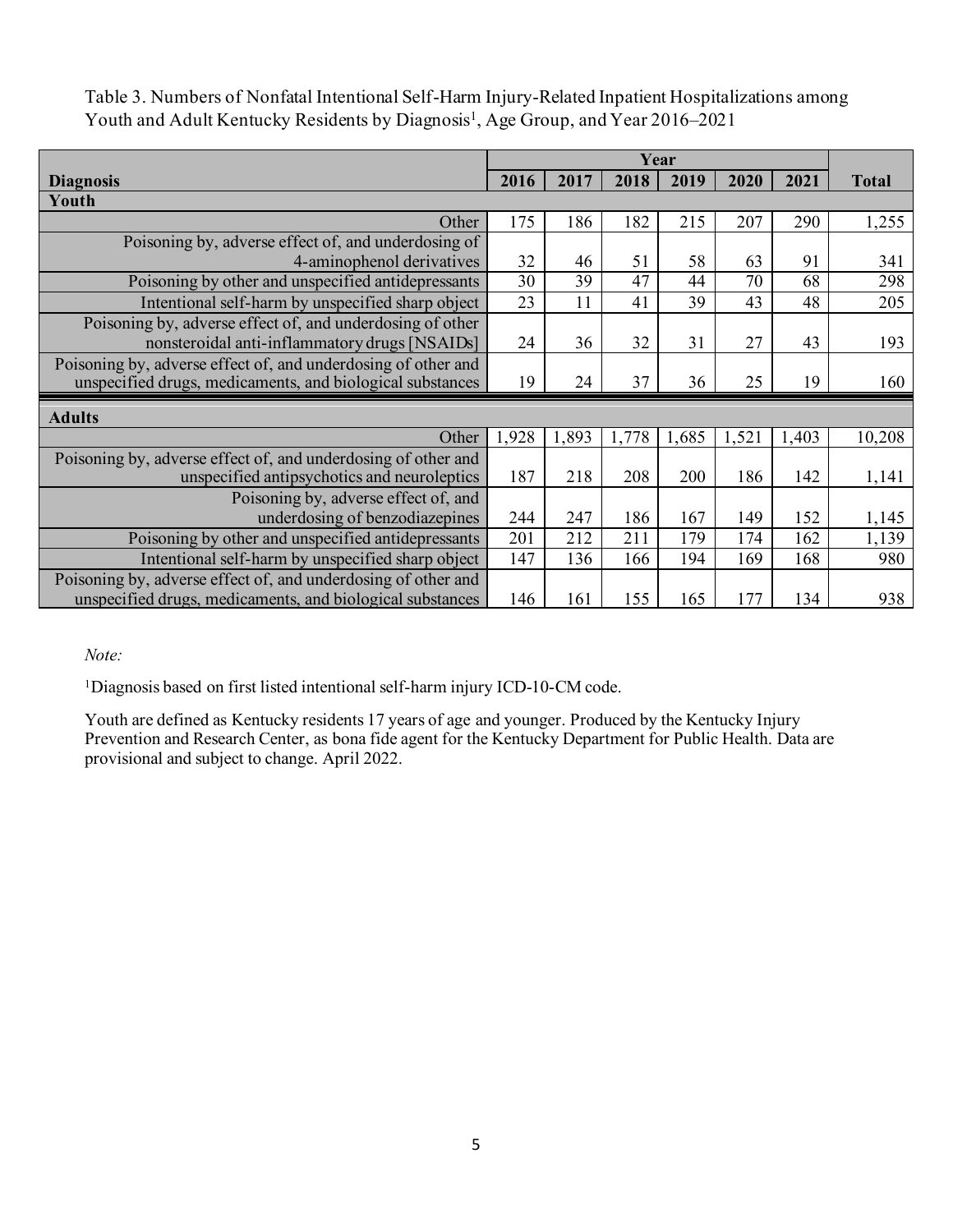|                  | Year  |       |       |       |       |       |              |  |  |
|------------------|-------|-------|-------|-------|-------|-------|--------------|--|--|
|                  | 2016  | 2017  | 2018  | 2019  | 2020  | 2021  | <b>Total</b> |  |  |
| Youth            | 986   | 1,132 | 1,056 | 1,017 | 924   | 1,203 | 6,318        |  |  |
| Race             |       |       |       |       |       |       |              |  |  |
| <b>Black</b>     | 82    | 103   | 91    | 85    | 104   | 132   | 597          |  |  |
| White            | 883   | 999   | 934   | 905   | 795   | 1,020 | 5,536        |  |  |
| Other            | 21    | 30    | 31    | 27    | 25    | 51    | 185          |  |  |
| <b>Sex</b>       |       |       |       |       |       |       |              |  |  |
| Female           | 745   | 859   | 803   | 767   | 719   | 926   | 4,819        |  |  |
| Male             | 241   | 273   | 253   | 250   | 205   | 277   | 1,499        |  |  |
| <b>Age Group</b> |       |       |       |       |       |       |              |  |  |
| < 10             | 21    | 24    | 12    | 31    | 20    | 37    | 145          |  |  |
| $10 - 13$        | 201   | 209   | 235   | 261   | 239   | 318   | 1,463        |  |  |
| $14 - 17$        | 764   | 899   | 809   | 725   | 665   | 848   | 4,710        |  |  |
| <b>Adult</b>     | 2,746 | 2,694 | 2,787 | 2,623 | 2,603 | 2,421 | 15,874       |  |  |
| Race             |       |       |       |       |       |       |              |  |  |
| <b>Black</b>     | 244   | 265   | 276   | 270   | 316   | 296   | 1,667        |  |  |
| White            | 2,476 | 2,392 | 2,472 | 2,315 | 2,243 | 2,070 | 13,968       |  |  |
| Other            | 26    | 37    | 39    | 38    | 44    | 55    | 239          |  |  |
| <b>Sex</b>       |       |       |       |       |       |       |              |  |  |
| Female           | 1,450 | 1,411 | 1,493 | 1,417 | 1,400 | 1,374 | 8,545        |  |  |
| Male             | 1,296 | 1,283 | 1,294 | 1,206 | 1,203 | 1,047 | 7,329        |  |  |
| <b>Age Group</b> |       |       |       |       |       |       |              |  |  |
| $18 - 24$        | 813   | 790   | 904   | 804   | 854   | 819   | 4,984        |  |  |
| $25 - 34$        | 739   | 806   | 785   | 741   | 706   | 631   | 4,408        |  |  |
| $35 - 44$        | 621   | 531   | 538   | 519   | 503   | 490   | 3,202        |  |  |
| $45 - 54$        | 376   | 368   | 348   | 371   | 336   | 268   | 1,925        |  |  |
| $55 - 64$        | 146   | 153   | 139   | 137   | 144   | 134   | 995          |  |  |
| $65 - 74$        | 38    | 30    | 58    | 37    | 45    | 57    | 265          |  |  |
| $75+$            | 13    | 16    | 15    | 14    | 15    | 22    | 95           |  |  |
| <b>Total</b>     | 3,732 | 3,826 | 3,843 | 3,640 | 3,527 | 3,624 | 22,192       |  |  |

<span id="page-5-0"></span>Table 4. Numbers of Nonfatal Intentional Self-Harm Injury-Related Emergency Department Visits among Youth and Adult Kentucky Residents: Demographics by Year, 2016–2021

*Note:*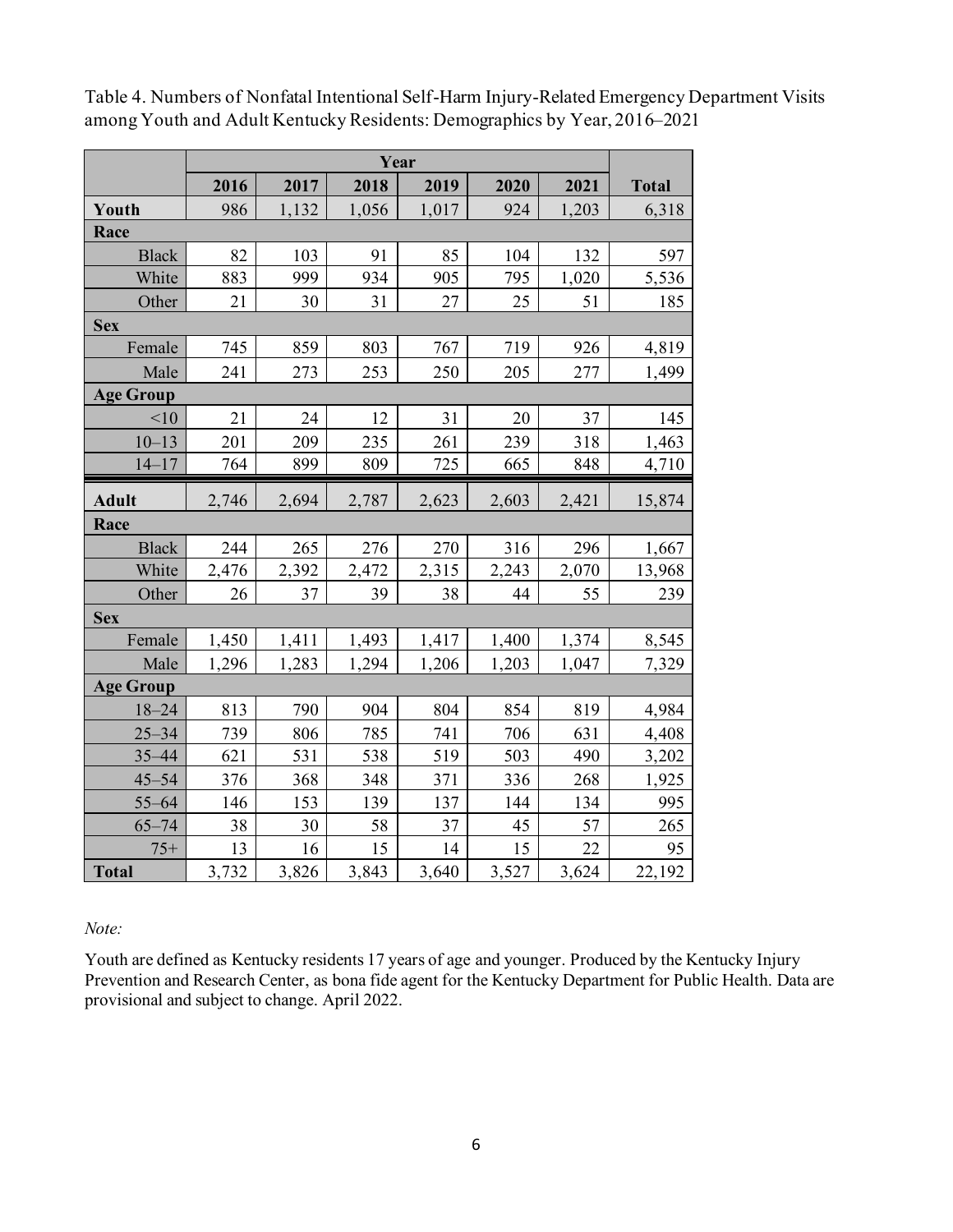| <b>Diagnosis</b>                                           | 2016  | 2017  | 2018  | 2019  | 2020  | 2021  | <b>Total</b> |
|------------------------------------------------------------|-------|-------|-------|-------|-------|-------|--------------|
| Youth                                                      |       |       |       |       |       |       |              |
| Other                                                      | 455   | 502   | 518   | 497   | 481   | 672   | 3,125        |
| Intentional self-harm by unspecified sharp object          | 144   | 172   | 162   | 134   | 112   | 139   | 863          |
| Intentional self-harm by other sharp object                | 139   | 154   | 159   | 132   | 103   | 117   | 804          |
| Intentional self-harm by other specified means             | 98    | 125   | 86    | 110   | 62    | 78    | 559          |
| Poisoning by other antidepressants, intentional self-harm, |       |       |       |       |       |       |              |
| initial encounter                                          | 85    | 103   | 70    | 77    | 89    | 117   | 541          |
| Poisoning by, adverse effect of, and underdosing of other  |       |       |       |       |       |       |              |
| and unspecified drugs, medicaments, and biological         |       |       |       |       |       |       |              |
| substances                                                 | 65    | 76    | 61    | 67    | 77    | 80    | 426          |
| <b>Adults</b>                                              |       |       |       |       |       |       |              |
| Other                                                      | 1,602 | 1,503 | 1,496 | 1,464 | 1,395 | 1,350 | 8,810        |
| Intentional self-harm by unspecified sharp object          | 284   | 302   | 347   | 311   | 318   | 293   | 1,855        |
| Intentional self-harm by other sharp object                | 235   | 254   | 255   | 254   | 239   | 204   | 1,441        |
| Intentional self-harm by other specified means             | 215   | 234   | 278   | 232   | 246   | 192   | 1,397        |
| Intentional self-harm by knife                             | 238   | 231   | 257   | 211   | 234   | 186   | 1,357        |
| Poisoning by, adverse effect of, and underdosing of other  |       |       |       |       |       |       |              |
| and unspecified drugs, medicaments, and biological         |       |       |       |       |       |       |              |
| substances                                                 | 172   | 170   | 154   | 151   | 171   | 196   | 1,014        |

<span id="page-6-0"></span>Table 5. Numbers of Nonfatal Intentional Self-Harm Injury-Related Emergency Department Visits among Youth and Adult Kentucky Residents by Diagnosis1, Age Group, and Year, 2016–2021

### *Note:*

<sup>1</sup>Diagnosis based on first listed intentional self-harm injury ICD-10-CM code.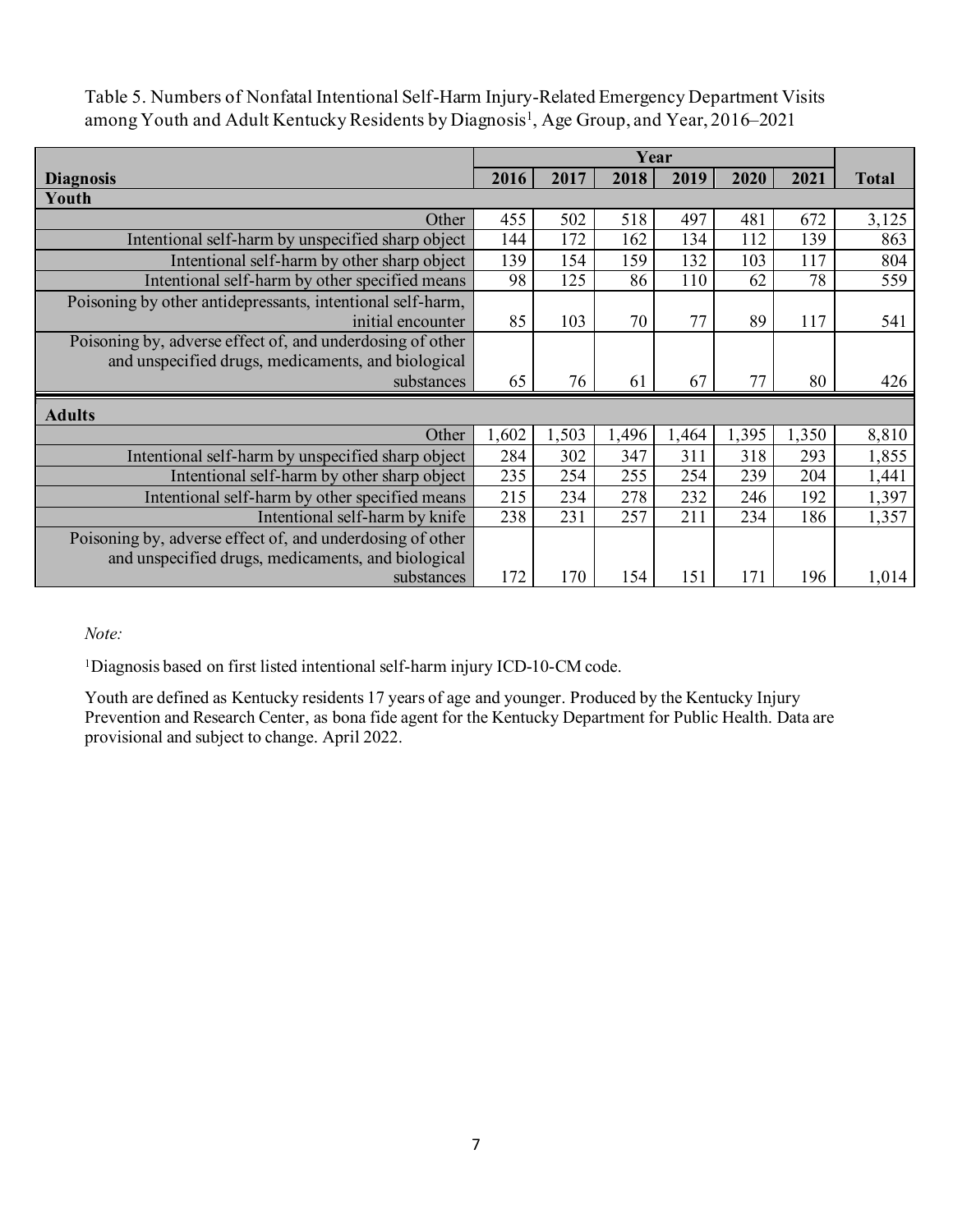|                  |        |        |        | Year   |        |        |              |  |  |  |
|------------------|--------|--------|--------|--------|--------|--------|--------------|--|--|--|
|                  | 2016   | 2017   | 2018   | 2019   | 2020   | 2021   | <b>Total</b> |  |  |  |
| Youth            | 1,642  | 1,703  | 1,740  | 1,893  | 1,548  | 1,795  | 10,321       |  |  |  |
| Race             |        |        |        |        |        |        |              |  |  |  |
| <b>Black</b>     | 248    | 220    | 231    | 259    | 208    | 224    | 1,390        |  |  |  |
| White            | 1,371  | 1,452  | 1,475  | 1,592  | 1,311  | 1,527  | 8,728        |  |  |  |
| Other            | 23     | 31     | 34     | 42     | 29     | 44     | 203          |  |  |  |
| <b>Sex</b>       |        |        |        |        |        |        |              |  |  |  |
| Female           | 1,088  | 1,161  | 1,145  | 1,284  | 1,074  | 1,273  | 7,025        |  |  |  |
| Male             | 554    | 542    | 595    | 609    | 474    | 522    | 3,296        |  |  |  |
| <b>Age Group</b> |        |        |        |        |        |        |              |  |  |  |
| < 10             | 96     | 49     | 19     | 14     | 20     | 20     | 218          |  |  |  |
| $10 - 13$        | 430    | 419    | 487    | 595    | 441    | 551    | 2,923        |  |  |  |
| $14 - 17$        | 1,116  | 1,235  | 1,234  | 1,284  | 1,087  | 1,224  | 7,180        |  |  |  |
| <b>Adult</b>     | 17,696 | 17,741 | 15,542 | 14,492 | 13,244 | 12,950 | 91,665       |  |  |  |
| Race             |        |        |        |        |        |        |              |  |  |  |
| <b>Black</b>     | 1,214  | 1,247  | 1,100  | 1,168  | 1,140  | 1,135  | 7,004        |  |  |  |
| White            | 16,270 | 16,262 | 14,263 | 13,177 | 11,946 | 11,638 | 83,556       |  |  |  |
| Other            | 212    | 232    | 179    | 147    | 158    | 177    | 1,105        |  |  |  |
| <b>Sex</b>       |        |        |        |        |        |        |              |  |  |  |
| Female           | 9,397  | 9,451  | 8,193  | 7,590  | 6,769  | 6,660  | 48,060       |  |  |  |
| Male             | 8,299  | 8,290  | 7,349  | 6,902  | 6,475  | 6,290  | 43,605       |  |  |  |
| <b>Age Group</b> |        |        |        |        |        |        |              |  |  |  |
| $18 - 24$        | 2,382  | 2,576  | 2,332  | 2,288  | 2,138  | 2,094  | 13,810       |  |  |  |
| $25 - 34$        | 3,976  | 3,967  | 3,439  | 3,143  | 2,974  | 2,942  | 20,441       |  |  |  |
| $35 - 44$        | 3,738  | 3,717  | 3,175  | 2,983  | 2,785  | 2,836  | 19,234       |  |  |  |
| $45 - 54$        | 3,616  | 3,377  | 2,933  | 2,639  | 2,191  | 2,167  | 16,923       |  |  |  |
| $55 - 64$        | 2,428  | 2,418  | 2,139  | 1,957  | 1,772  | 1,658  | 12,372       |  |  |  |
| $65 - 74$        | 1,030  | 1,113  | 986    | 920    | 894    | 794    | 5,737        |  |  |  |
| $75+$            | 526    | 573    | 538    | 562    | 490    | 459    | 3,148        |  |  |  |
| <b>Total</b>     | 19,338 | 19,444 | 17,282 | 16,385 | 14,792 | 14,745 | 101,986      |  |  |  |

<span id="page-7-0"></span>Table 6. Numbers of Nonfatal Inpatient Hospitalizations for Mental and Behavioral Disorders among Youth and Adult Kentucky Residents: Demographics by Year, 2016–2021

*Note:*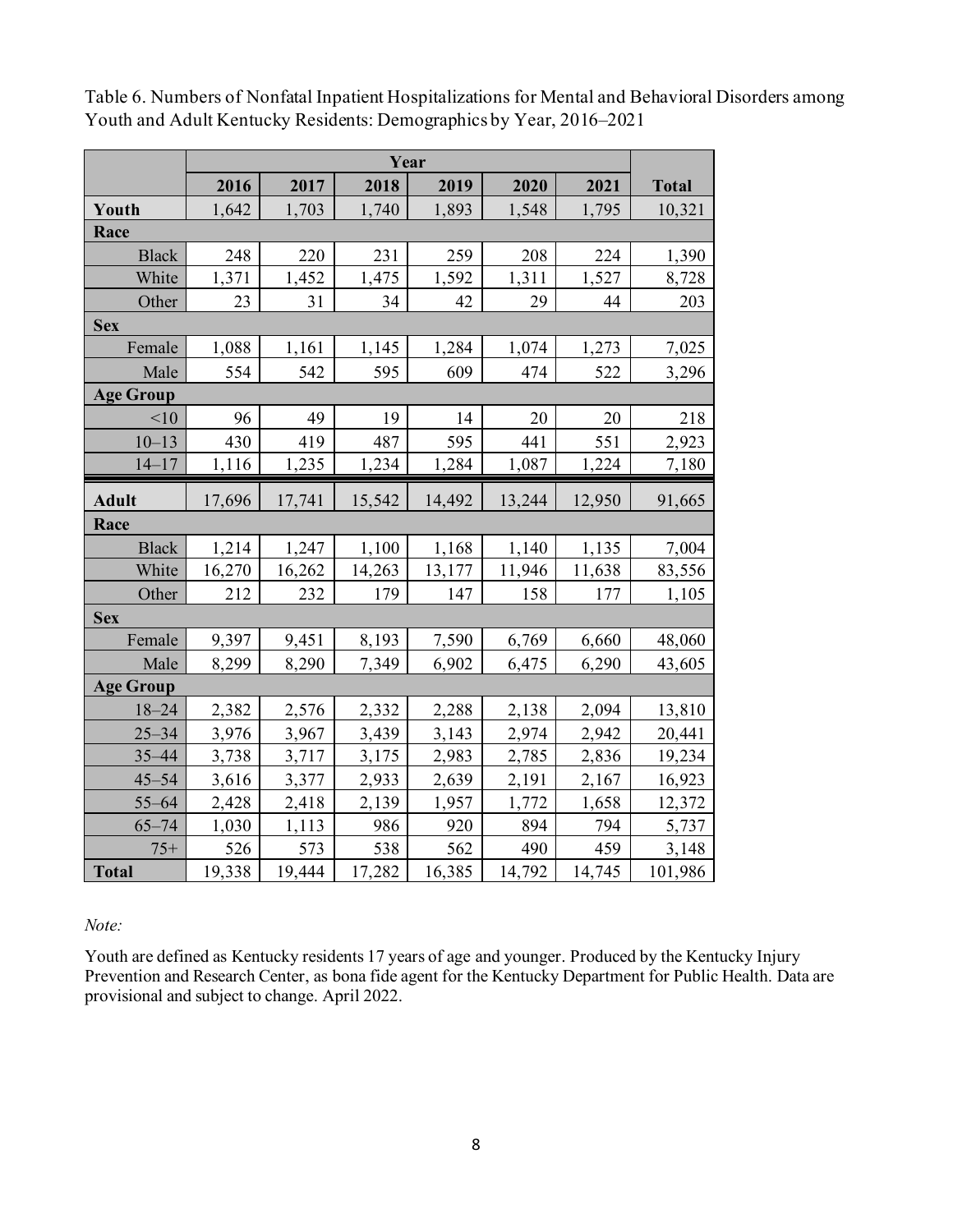| <b>Diagnosis</b>                                       | 2016   | 2017   | 2018  | 2019  | 2020  | 2021  | <b>Total</b>       |
|--------------------------------------------------------|--------|--------|-------|-------|-------|-------|--------------------|
| Youth                                                  |        |        |       |       |       |       |                    |
| Other                                                  | 595    | 604    | 598   | 577   | 478   | 3,492 | 6,984              |
| Major depressive disorder, recurrent severe without    |        |        |       |       |       |       | 6,940              |
| psychotic features                                     | 407    | 493    | 636   | 648   | 611   | 3,470 |                    |
| Major depressive disorder, single episode, unspecified | 196    | 182    | 168   | 292   | 138   | 1,143 | 2,286              |
| Unspecified mood [affective] disorder                  | 301    | 179    | 109   | 138   | 102   | 929   | 1,858              |
| Major depressive disorder, single episode, severe      |        |        |       |       |       |       | 1,082              |
| without psychotic features                             | 68     | 94     | 93    | 104   | 104   | 541   |                    |
| Other persistent mood [affective] disorders            | 50     | 115    | 103   | 94    | 78    | 505   | 1,010              |
| <b>Adults</b>                                          |        |        |       |       |       |       |                    |
| Other                                                  | 10,075 | 10,023 | 9,113 | 8,354 | 7,730 | 8,039 | 53,334             |
| Major depressive disorder, recurrent severe without    |        |        |       |       |       |       |                    |
| psychotic features                                     | 2,928  | 3,071  | 2,530 | 2,365 | 2,243 | 2,233 | 15,370             |
| Major depressive disorder, single episode, unspecified | 2,299  | 1,996  | 1,493 | 1,343 | 921   | 719   | $8,77\overline{1}$ |
| Bipolar disorder, unspecified                          | 1,045  | 1,110  | 981   | 852   | 820   | 676   | 5,484              |
| Major depressive disorder, recurrent, severe with      |        |        |       |       |       |       |                    |
| psychotic symptoms                                     | 778    | 853    | 787   | 726   | 681   | 651   | 4,476              |
| Adjustment disorders                                   | 533    | 635    | 604   | 822   | 830   | 601   | 4,025              |

<span id="page-8-0"></span>Table 7. Numbers of Nonfatal Inpatient Hospitalizations for Mental and Behavioral Disorders among Youth and Adult Kentucky Residents by Diagnosis<sup>1</sup>, Age Group, and Year, 2016–2021

*Note:* 

<sup>1</sup>Diagnosis based on first listed mental and behavioral disorder ICD-10-CM code.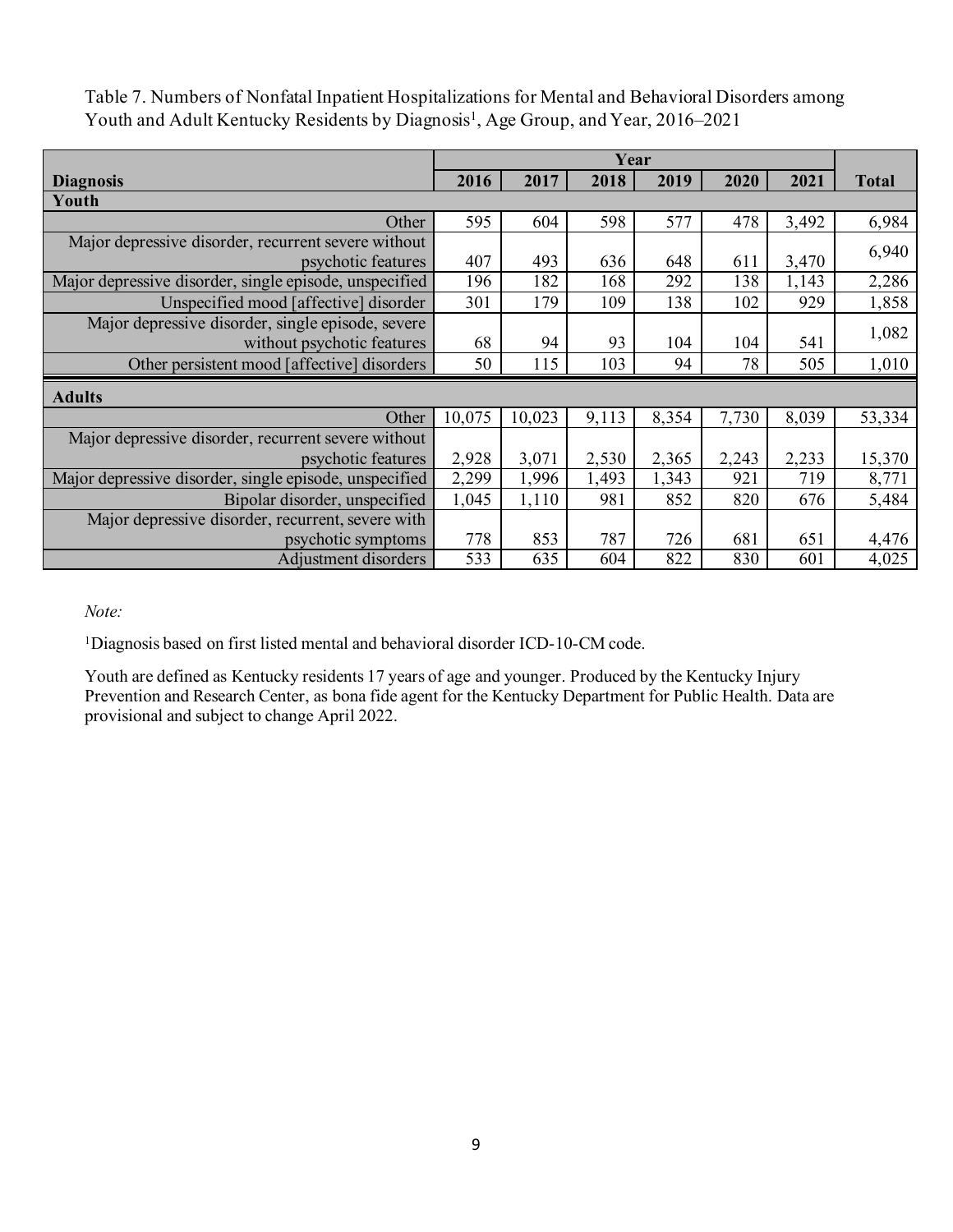|                  |         |         | Year    |         |         |         |              |
|------------------|---------|---------|---------|---------|---------|---------|--------------|
|                  | 2016    | 2017    | 2018    | 2019    | 2020    | 2021    | <b>Total</b> |
| Youth            | 19,455  | 21,168  | 20,733  | 20,442  | 13,074  | 12,495  | 107,367      |
| Race             |         |         |         |         |         |         |              |
| <b>Black</b>     | 2,986   | 3,361   | 3,302   | 3,254   | 1,725   | 1,495   | 16,123       |
| White            | 16,117  | 17,416  | 17,030  | 16,773  | 11,069  | 10,718  | 89,123       |
| Other            | 352     | 391     | 401     | 415     | 280     | 282     | 2,121        |
| <b>Sex</b>       |         |         |         |         |         |         |              |
| Female           | 9,226   | 10,092  | 10,056  | 10,149  | 6,757   | 6,817   | 53,097       |
| Male             | 10,229  | 11,076  | 10,677  | 10,293  | 6,317   | 5,678   | 54,270       |
| <b>Age Group</b> |         |         |         |         |         |         |              |
| < 10             | 4,030   | 4,233   | 3,980   | 3,568   | 1,999   | 1,718   | 19,528       |
| $10 - 13$        | 5,528   | 6,141   | 6,274   | 6,370   | 3,953   | 3,792   | 32,058       |
| $14 - 17$        | 9,897   | 10,794  | 10,479  | 10,504  | 7,122   | 6,985   | 55,781       |
| <b>Adult</b>     | 210,483 | 217,747 | 225,504 | 234,858 | 187,750 | 170,242 | 1,246,584    |
| Race             |         |         |         |         |         |         |              |
| <b>Black</b>     | 19,404  | 22,361  | 23,828  | 26,069  | 19,873  | 16,841  | 128,376      |
| White            | 189,497 | 193,616 | 199,614 | 206,441 | 165,879 | 151,311 | 1,106,358    |
| Other            | 1,582   | 1,770   | 2,062   | 2,348   | 1,998   | 2,090   | 11,850       |
| <b>Sex</b>       |         |         |         |         |         |         |              |
| Female           | 140,186 | 145,488 | 149,959 | 157,018 | 121,760 | 110,363 | 824,774      |
| Male             | 70,297  | 72,259  | 75,545  | 77,840  | 65,990  | 59,879  | 421,810      |
| <b>Age Group</b> |         |         |         |         |         |         |              |
| $18 - 24$        | 22,647  | 23,588  | 23,995  | 25,561  | 20,287  | 18,649  | 134,727      |
| $25 - 34$        | 40,931  | 41,623  | 42,299  | 42,863  | 34,511  | 30,637  | 232,864      |
| $35 - 44$        | 42,560  | 43,640  | 44,223  | 45,383  | 36,860  | 32,814  | 245,480      |
| $45 - 54$        | 41,887  | 42,463  | 43,415  | 43,363  | 34,766  | 30,408  | 236,302      |
| $55 - 64$        | 30,900  | 32,747  | 34,497  | 36,707  | 29,213  | 26,670  | 190,734      |
| $65 - 74$        | 17,598  | 18,962  | 20,794  | 22,799  | 18,486  | 17,971  | 116,610      |
| $75+$            | 13,960  | 14,724  | 16,281  | 18,182  | 13,627  | 13,093  | 89,867       |
| <b>Total</b>     | 229,938 | 238,915 | 246,237 | 255,300 | 200,824 | 182,737 | 1,353,951    |

<span id="page-9-0"></span>Table 8. Numbers of Nonfatal Emergency Department Visits for Mental and Behavioral Disorders among Youth and Adult Kentucky Residents: Demographics by Year, 2016–2021

*Note:*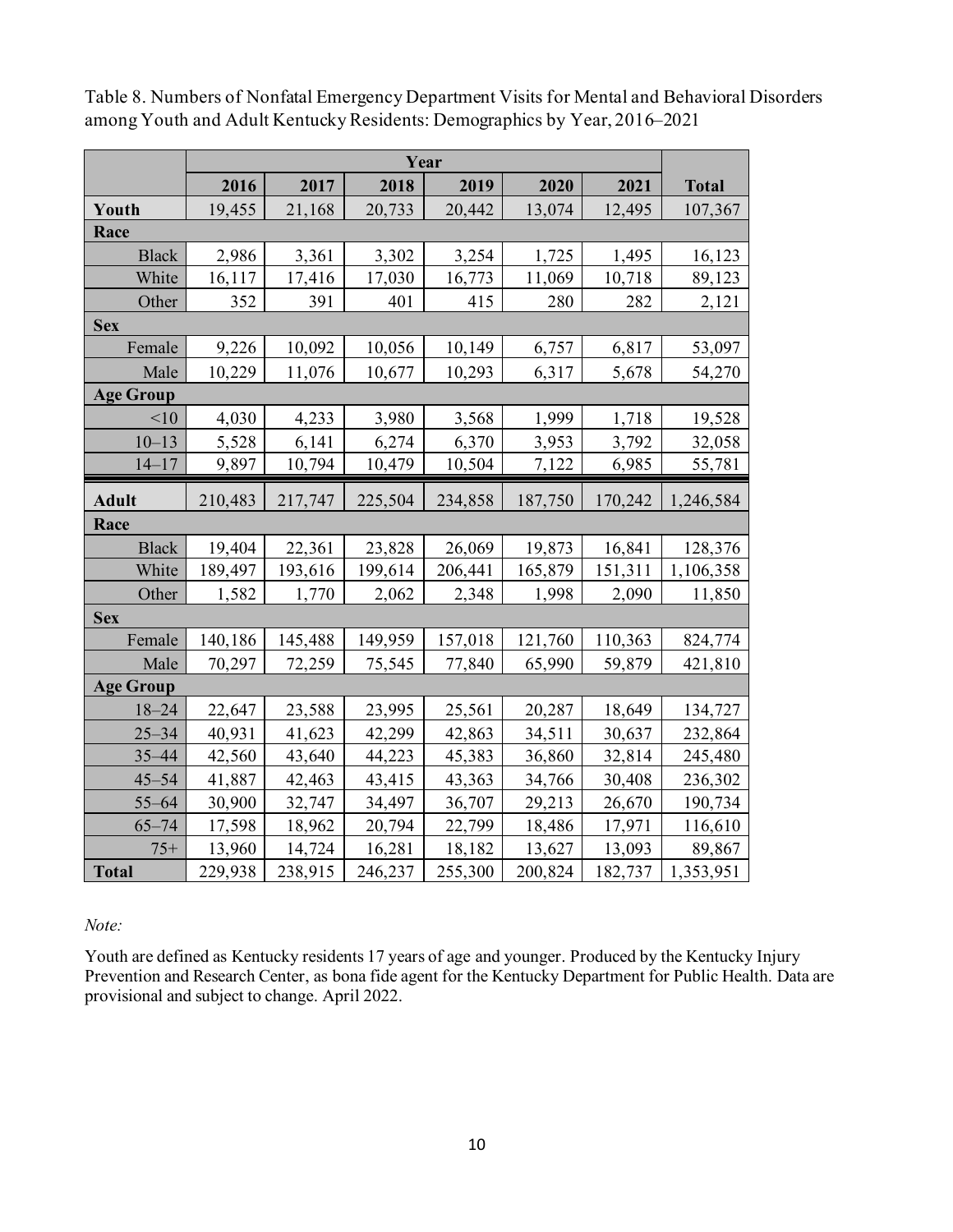|                                            |        | Year   |        |        |        |        |              |  |  |
|--------------------------------------------|--------|--------|--------|--------|--------|--------|--------------|--|--|
| <b>Diagnosis</b>                           | 2016   | 2017   | 2018   | 2019   | 2020   | 2021   | <b>Total</b> |  |  |
| Youth                                      |        |        |        |        |        |        |              |  |  |
| Attention-deficit/hyperactivity disorder,  |        |        |        |        |        |        |              |  |  |
| unspecified type                           | 8,420  | 9,196  | 8,966  | 8,289  | 4,787  | 3,686  | 43,344       |  |  |
| Other                                      | 4,703  | 4,954  | 4,595  | 4,545  | 3,233  | 4,170  | 26,200       |  |  |
| Anxiety disorder, unspecified              | 2,494  | 3,001  | 3,059  | 3,293  | 2,132  | 2,256  | 15,967       |  |  |
| Major depressive disorder, single episode, |        |        |        |        |        |        |              |  |  |
| unspecified                                | 2,605  | 2,697  | 2,934  | 3,162  | 2,313  | 1,753  | 15,732       |  |  |
| Bipolar disorder, unspecified              | 698    | 716    | 670    | 563    | 303    | 286    | 3,236        |  |  |
| Oppositional defiant disorder              | 535    | 604    | 509    | 590    | 306    | 344    | 2,888        |  |  |
| <b>Adults</b>                              |        |        |        |        |        |        |              |  |  |
| Anxiety disorder, unspecified              | 72,458 | 71,988 | 74,577 | 77,502 | 63,889 | 58,209 | 418,623      |  |  |
| Major depressive disorder, single episode, |        |        |        |        |        |        |              |  |  |
| unspecified                                | 68,378 | 72,301 | 74,612 | 76,411 | 56,297 | 42,351 | 390,350      |  |  |
| Other                                      | 36,501 | 40,038 | 41,556 | 43,886 | 36,730 | 42,677 | 241,388      |  |  |
| Bipolar disorder, unspecified              | 17,586 | 18,125 | 17,498 | 18,330 | 14,256 | 11,720 | 97,515       |  |  |
| Other specified anxiety disorders          | 7,441  | 8,487  | 8,262  | 9,828  | 9,552  | 9,342  | 52,912       |  |  |
| Generalized anxiety disorder               | 8,119  | 6,808  | 8,999  | 8,901  | 7,026  | 5,943  | 45,796       |  |  |

<span id="page-10-0"></span>Table 9. Numbers of Nonfatal Emergency Department Visits for Mental and Behavioral Disorders among Youth and Adult Kentucky Residents by Diagnosis1, Age Group, and Year, 2016–2021

*Note:* 

<sup>1</sup>Diagnosis based on first listed mental and behavioral disorder ICD-10-CM code.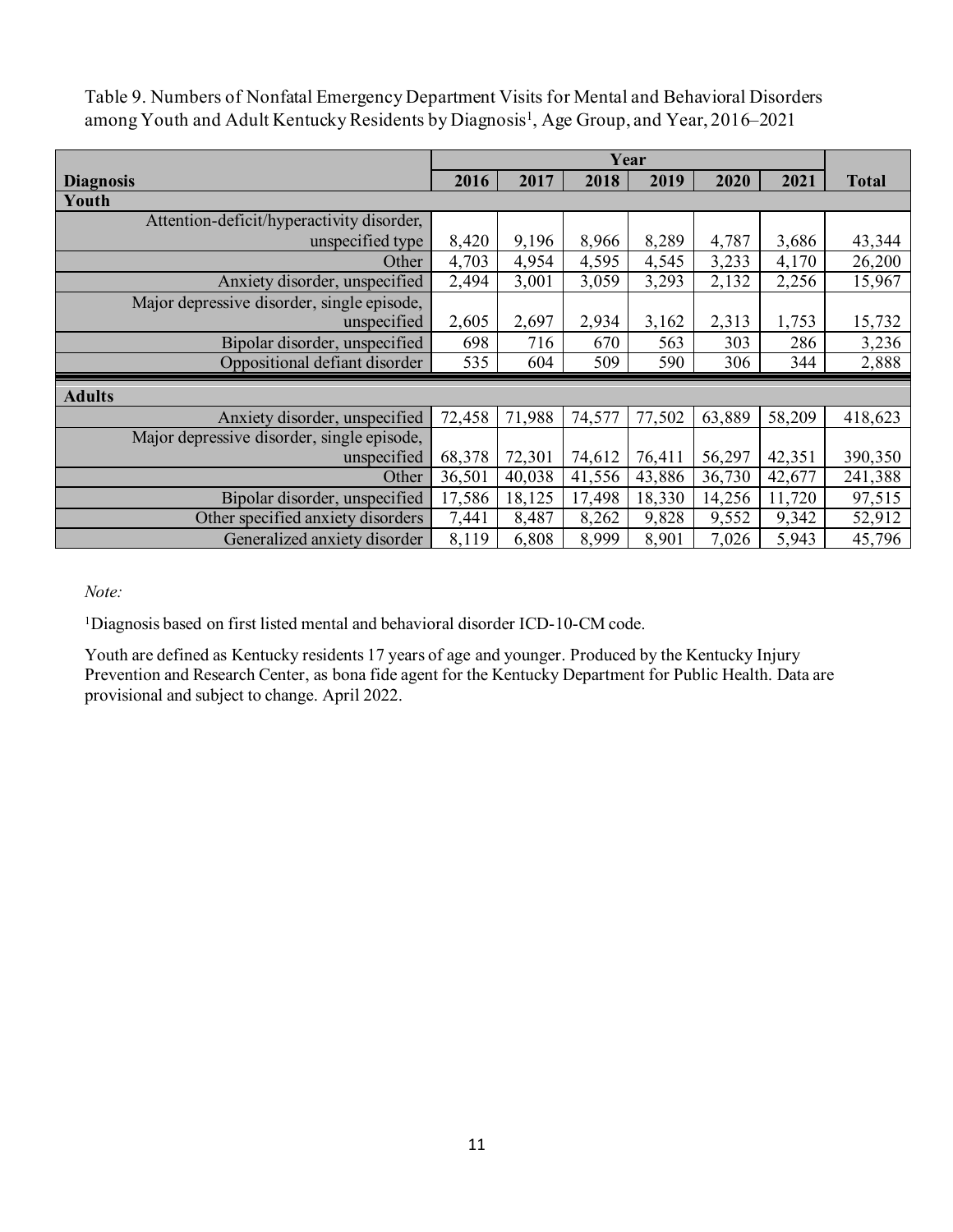|                  |       |       |       | Year  |       |       |              |
|------------------|-------|-------|-------|-------|-------|-------|--------------|
|                  | 2016  | 2017  | 2018  | 2019  | 2020  | 2021  | <b>Total</b> |
| <b>Adult</b>     |       |       |       |       |       |       |              |
| Race             |       |       |       |       |       |       |              |
| <b>Black</b>     | 361   | 401   | 401   | 357   | 429   | 574   | 2,523        |
| White            | 6,587 | 7,396 | 6,589 | 5,563 | 5,405 | 5,846 | 37,386       |
| Other            | 66    | 74    | 51    | 36    | 74    | 102   | 403          |
|                  |       |       |       |       |       |       |              |
| Female           | 2,490 | 2,729 | 2,424 | 1,904 | 1,736 | 1,980 | 13,263       |
| Male             | 4,524 | 5,142 | 4,617 | 4,052 | 4,172 | 4,542 | 27,049       |
| <b>Age Group</b> |       |       |       |       |       |       |              |
| $18 - 24$        | 504   | 565   | 444   | 280   | 273   | 293   | 2,359        |
| $25 - 34$        | 1,794 | 2,152 | 1,814 | 1,445 | 1,231 | 1,408 | 9,844        |
| $35 - 44$        | 1,838 | 2,102 | 1,922 | 1,602 | 1,675 | 1,827 | 10,966       |
| $45 - 54$        | 1,595 | 1,671 | 1,529 | 1,295 | 1,322 | 1,423 | 8,835        |
| $55 - 64$        | 962   | 1,012 | 982   | 997   | 1,018 | 1,136 | 6,107        |
| $65 - 74$        | 260   | 309   | 274   | 265   | 318   | 369   | 1,795        |
| $75+$            | 61    | 60    | 76    | 72    | 71    | 66    | 406          |
| <b>Total</b>     | 7,014 | 7,871 | 7,041 | 5,956 | 5,908 | 6,522 | 40,312       |

<span id="page-11-0"></span>Table 10. Numbers of Nonfatal Inpatient Hospitalizations for Mental and Behavioral Disorders associated with Substance Use among Kentucky Adult Residents: Demographics by Year, 2016–2021

#### *Note:*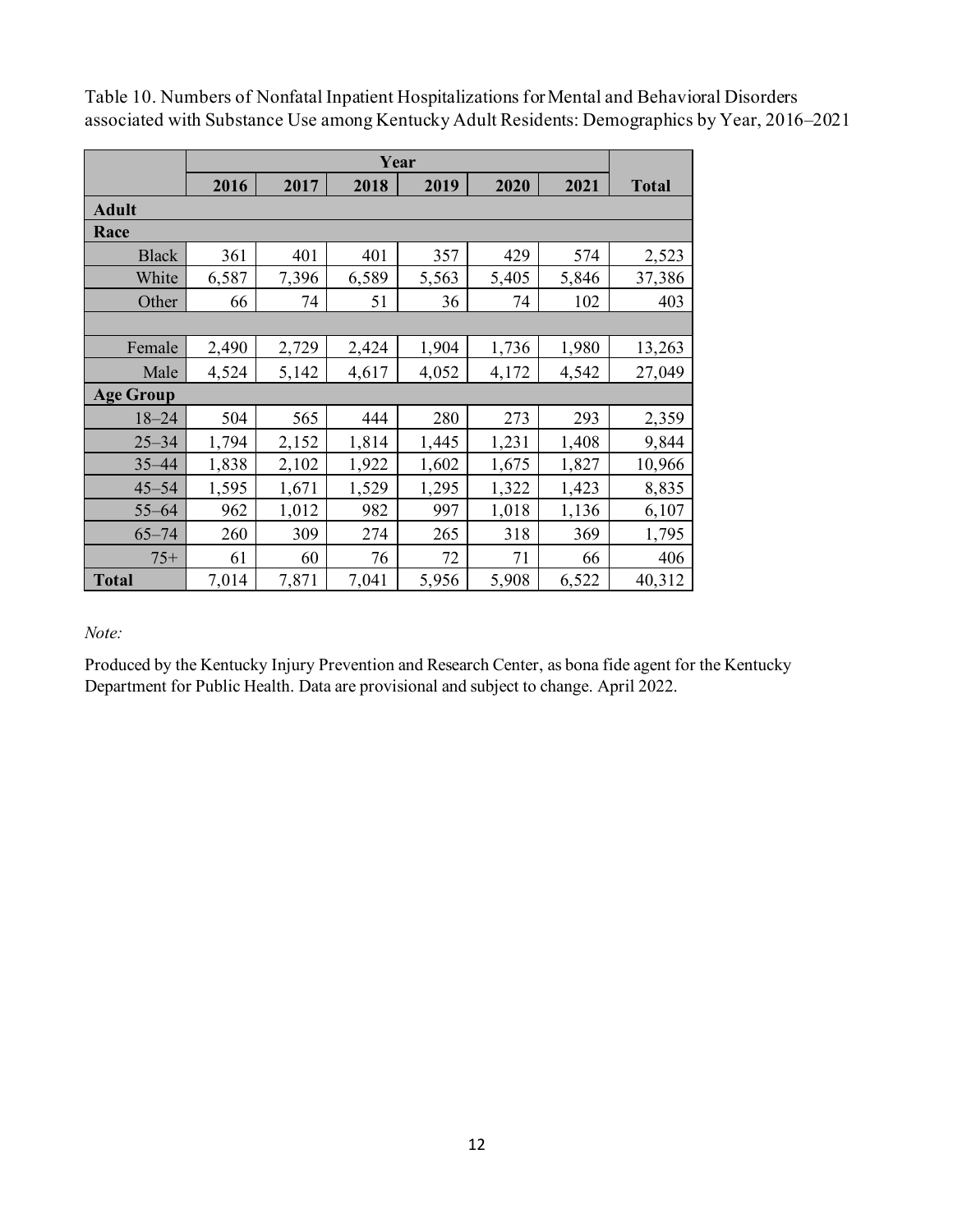<span id="page-12-0"></span>Table 11. Numbers of Nonfatal Inpatient Hospitalizations for Mental and Behavioral Disorders associated with Substance Use among Kentucky Adult Residents by Diagnosis<sup>1</sup> and Year, 2016–2021

|                                               |       | Year  |       |       |       |       |              |  |  |  |
|-----------------------------------------------|-------|-------|-------|-------|-------|-------|--------------|--|--|--|
| <b>Diagnosis</b>                              | 2016  | 2017  | 2018  | 2019  | 2020  | 2021  | <b>Total</b> |  |  |  |
| <b>Adult</b>                                  |       |       |       |       |       |       |              |  |  |  |
| Alcohol dependence                            | 3,079 | 3,365 | 3,193 | 3,211 | 3,460 | 3,613 | 19,921       |  |  |  |
| Other                                         | ,459  | 790   | 1,406 | 1,013 | 891   | 998   | 7,557        |  |  |  |
| Opioid addiction and dependence               | ,781  | 794   | 1,436 | 847   | 648   | 745   | 7,251        |  |  |  |
| Alcohol abuse                                 | 313   | 322   | 327   | 259   | 388   | 623   | 2,232        |  |  |  |
| Other stimulant abuse                         | 170   | 286   | 392   | 363   | 335   | 337   | 1,883        |  |  |  |
| Other psychoactive substance use, unspecified | 212   | 314   | 287   | 263   | 186   | 206   | 1,468        |  |  |  |

*Notes:* 

<sup>1</sup>Diagnosis based on first listed mental and behavioral disorder due to substance use ICD-10-CM code.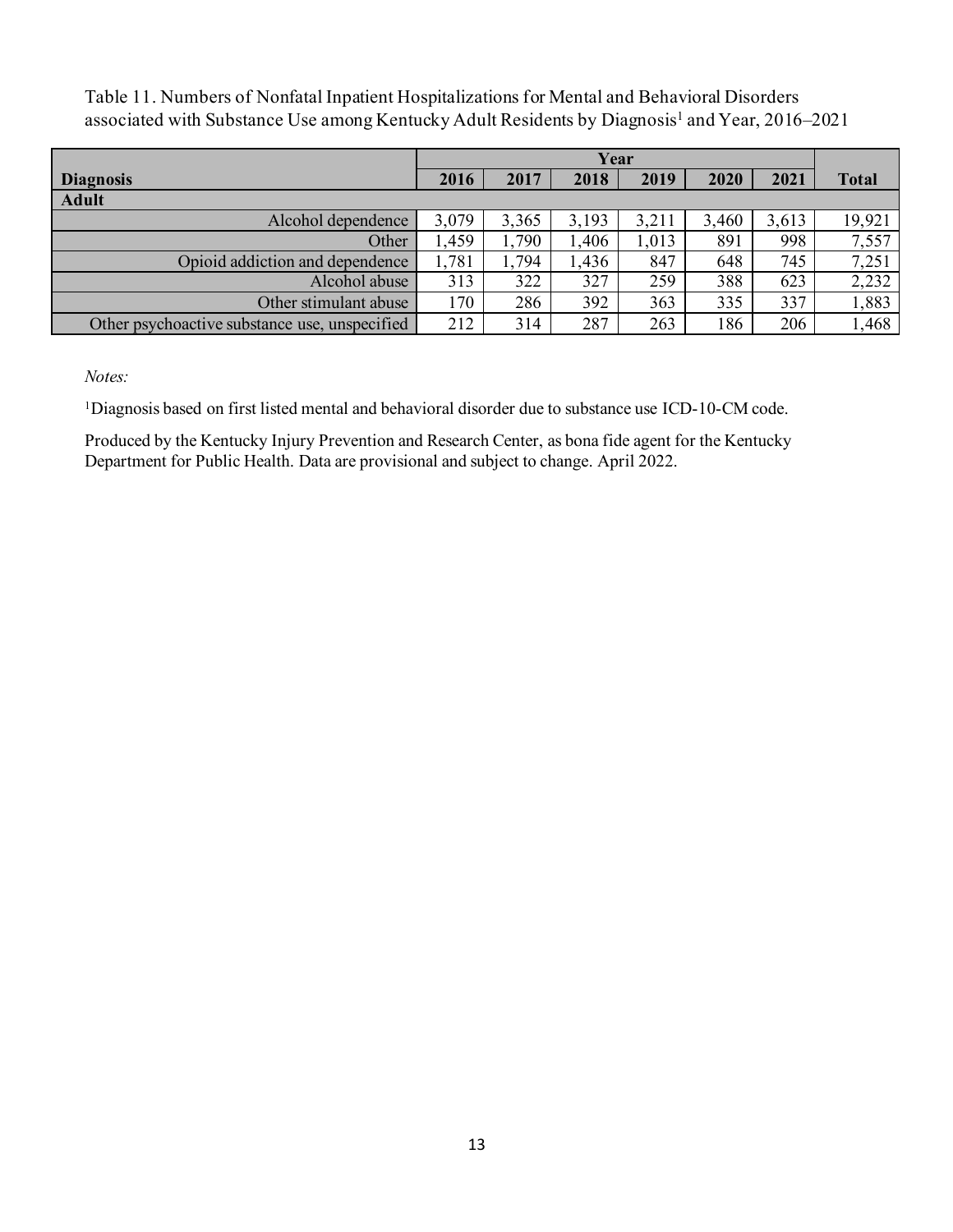|                  | Year   |        |        |        |        |        |              |  |
|------------------|--------|--------|--------|--------|--------|--------|--------------|--|
|                  | 2016   | 2017   | 2018   | 2019   | 2020   | 2021   | <b>Total</b> |  |
| <b>Adult</b>     |        |        |        |        |        |        |              |  |
| Race             |        |        |        |        |        |        |              |  |
| <b>Black</b>     | 8,458  | 8,711  | 8,755  | 10,066 | 9,386  | 9,681  | 55,057       |  |
| White            | 51,677 | 53,051 | 56,107 | 57,759 | 54,711 | 54,521 | 327,826      |  |
| Other            | 564    | 660    | 741    | 735    | 811    | 1,130  | 4,641        |  |
| <b>Sex</b>       |        |        |        |        |        |        |              |  |
| Female           | 21,976 | 22,918 | 24,765 | 25,959 | 23,471 | 24,037 | 143,126      |  |
| Male             | 38,723 | 39,504 | 40,838 | 42,601 | 41,437 | 41,295 | 244,398      |  |
| <b>Age Group</b> |        |        |        |        |        |        |              |  |
| $18 - 24$        | 7,462  | 7,336  | 7,135  | 6,977  | 6,571  | 6,693  | 42,174       |  |
| $25 - 34$        | 15,948 | 16,713 | 17,464 | 17,844 | 16,737 | 16,133 | 100,839      |  |
| $35 - 44$        | 13,982 | 14,727 | 16,069 | 17,602 | 17,161 | 17,475 | 97,016       |  |
| $45 - 54$        | 12,770 | 12,418 | 12,630 | 12,813 | 12,067 | 11,894 | 74,592       |  |
| $55 - 64$        | 7,559  | 8,269  | 8,944  | 9,729  | 8,943  | 9,098  | 52,542       |  |
| $65 - 74$        | 2,321  | 2,321  | 2,592  | 2,740  | 2,622  | 3,228  | 15,824       |  |
| $75+$            | 657    | 638    | 769    | 855    | 807    | 811    | 4,537        |  |
| <b>Total</b>     | 60,699 | 62,422 | 65,603 | 68,560 | 64,908 | 65,332 | 387,524      |  |

<span id="page-13-0"></span>Table 12. Numbers of Nonfatal Emergency Department Visits for Mental and Behavioral Disorders associated with Substance Use among Kentucky Adult Residents: Demographics by Year, 2016–2021

#### *Note:*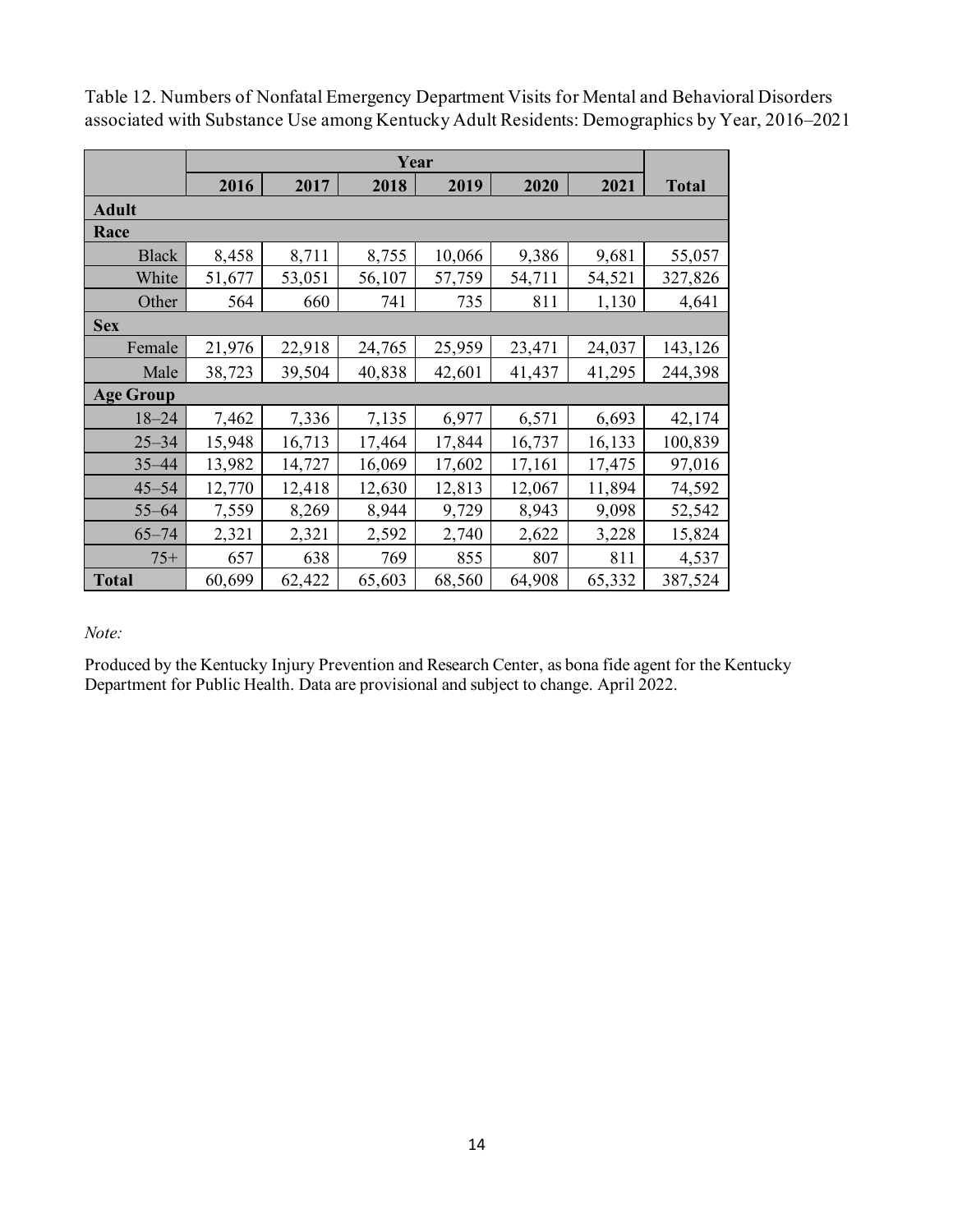<span id="page-14-0"></span>Table 13. Numbers of Nonfatal Emergency Department Visits for Mental and Behavioral Disorders associated with Substance Use among Kentucky Adult Residents by Diagnosis<sup>1</sup> and Year, 2016–2021

| <b>Diagnosis</b>                             | 2016   | 2017   | 2018   | 2019   | 2020   | 2021   | <b>Total</b> |
|----------------------------------------------|--------|--------|--------|--------|--------|--------|--------------|
| <b>Adult</b>                                 |        |        |        |        |        |        |              |
| Other                                        | 20,184 | 22,086 | 24,135 | 25,644 | 23,912 | 26,356 | 142,317      |
| Alcohol abuse                                | 17,492 | 16,489 | 16,367 | 17,127 | 15,199 | 13,647 | 96,321       |
| Other psychoactive substance abuse           | 8,785  | 10,102 | 11,637 | 10,840 | 11,451 | 10,248 | 63,063       |
| Alcohol dependence                           | 6,513  | 5,901  | 6,657  | 6,797  | 6,177  | 6,017  | 38,062       |
| Cannabis abuse                               | 4,778  | 4,139  | 3,622  | 4,336  | 3,634  | 3,766  | 24,275       |
| Alcohol abuse with intoxication, unspecified | 2,947  | 3,705  | 3,185  | 3,816  | 4,535  | 5,298  | 23,486       |

*Notes:* 

<sup>1</sup>Diagnosis based on first listed mental and behavioral disorder due to substance use ICD-10-CM code.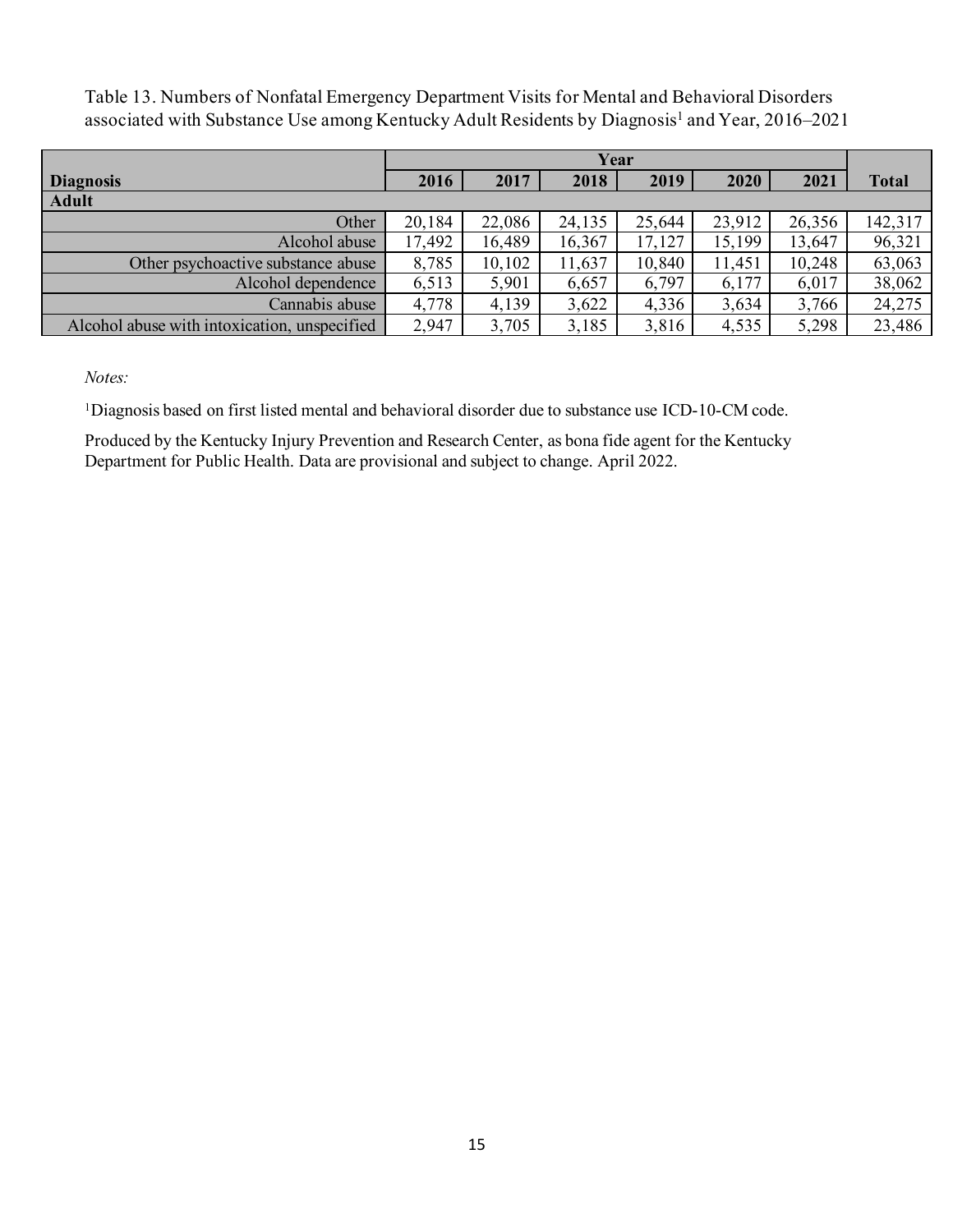|                  | Year  |       |       |       |       |       |              |  |
|------------------|-------|-------|-------|-------|-------|-------|--------------|--|
|                  | 2016  | 2017  | 2018  | 2019  | 2020  | 2021  | <b>Total</b> |  |
| <b>Adult</b>     |       |       |       |       |       |       |              |  |
| Race             |       |       |       |       |       |       |              |  |
| <b>Black</b>     | 410   | 427   | 412   | 360   | 380   | 427   | 2,416        |  |
| White            | 5,382 | 5,222 | 4,511 | 4,100 | 4,058 | 3,624 | 26,897       |  |
| Other            | 53    | 60    | 58    | 54    | 58    | 64    | 347          |  |
| <b>Sex</b>       |       |       |       |       |       |       |              |  |
| Female           | 3,283 | 3,083 | 2,738 | 2,427 | 2,367 | 2,163 | 16,061       |  |
| Male             | 2,562 | 2,626 | 2,243 | 2,087 | 2,129 | 1,952 | 13,599       |  |
| <b>Age Group</b> |       |       |       |       |       |       |              |  |
| $18 - 24$        | 631   | 594   | 548   | 551   | 559   | 552   | 3,405        |  |
| $25 - 34$        | 1,046 | 1,097 | 915   | 851   | 873   | 738   | 5,520        |  |
| $35 - 44$        | 1,129 | 1,113 | 979   | 846   | 918   | 851   | 5,836        |  |
| $45 - 54$        | 1,370 | 1,261 | 1,051 | 948   | 887   | 715   | 5,678        |  |
| $55 - 64$        | 834   | 830   | 711   | 639   | 646   | 672   | 4,886        |  |
| $65 - 74$        | 503   | 470   | 459   | 381   | 375   | 374   | 2,562        |  |
| $75+$            | 332   | 344   | 318   | 298   | 238   | 243   | 1,773        |  |
| <b>Total</b>     | 5,845 | 5,709 | 4,981 | 4,514 | 4,496 | 4,115 | 29,660       |  |

<span id="page-15-0"></span>Table 14. Numbers of Nonfatal Drug Overdose Inpatient Hospitalizations among Kentucky Adult Residents: Demographics by Year, 2016–2021

#### *Note:*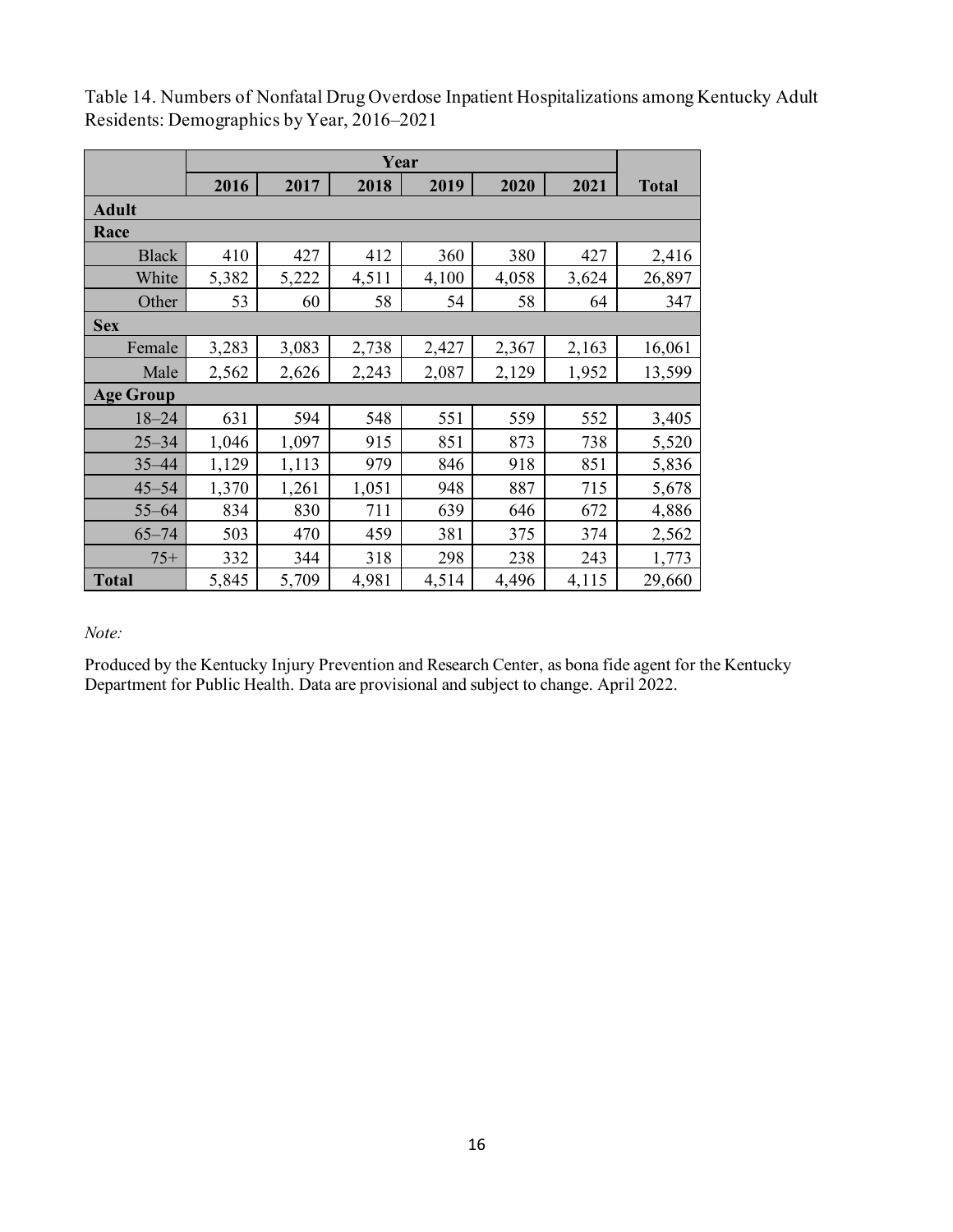<span id="page-16-0"></span>Table 15. Numbers of Nonfatal Drug Overdose Inpatient Hospitalizations among Kentucky Adult Residents by Diagnosis1 and Year, 2016–2021

|                                                                                                      |       | Year  |       |       |       |       |              |
|------------------------------------------------------------------------------------------------------|-------|-------|-------|-------|-------|-------|--------------|
| <b>Diagnosis</b>                                                                                     | 2020  | 2019  | 2018  | 2017  | 2016  | 2021  | <b>Total</b> |
| <b>Adult</b>                                                                                         |       |       |       |       |       |       |              |
| Other                                                                                                | 3,416 | 3,249 | 2,982 | 2,675 | 2,503 | 2,177 | 17,002       |
| Poisoning by, adverse effect of, and underdosing of<br>other and unspecified drugs, medicaments, and |       |       |       |       |       |       |              |
| biological substances                                                                                | 689   | 678   | 533   | 498   | 593   | 586   | 3,577        |
| Poisoning by, adverse effect of, and underdosing of<br>benzodiazepines                               | 662   | 620   | 495   | 409   | 385   | 375   | 2,946        |
| Poisoning by, adverse effect of, and underdosing of<br>psychostimulants                              | 298   | 369   | 371   | 375   | 352   | 388   | 2,153        |
| Poisoning by, adverse effect of, and underdosing of<br>other opioids                                 | 396   | 362   | 330   | 290   | 334   | 300   | 2,012        |
| Poisoning by, adverse effect of, and underdosing of<br>narcotics and psychodysleptics                | 384   | 431   | 270   | 267   | 329   | 289   | 1,970        |

*Notes:* 

1Diagnosis based on first listed drug overdose ICD-10-CM code.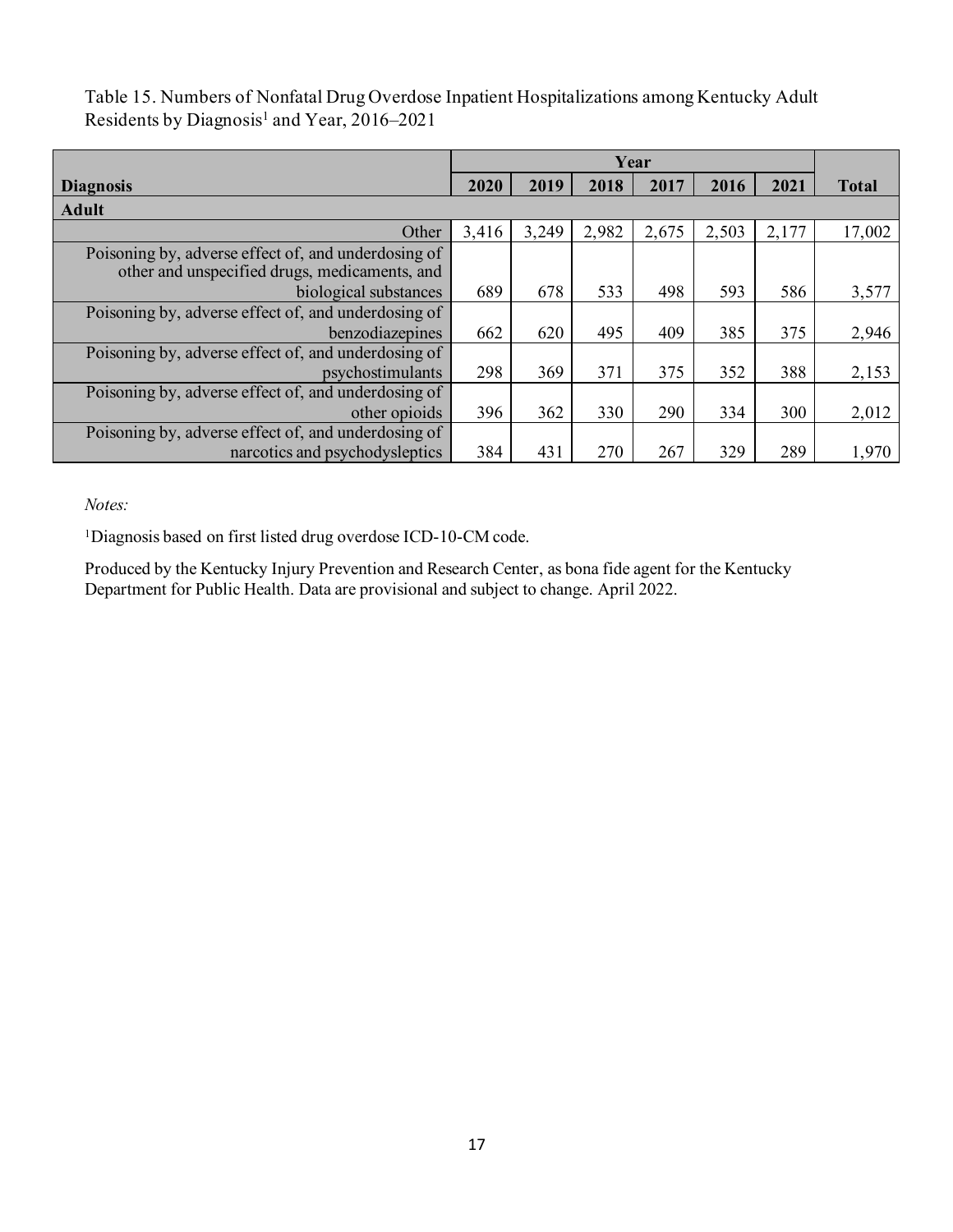|                  | Year   |        |       |       |        |        |              |  |
|------------------|--------|--------|-------|-------|--------|--------|--------------|--|
|                  | 2016   | 2017   | 2018  | 2019  | 2020   | 2021   | <b>Total</b> |  |
| <b>Adult</b>     |        |        |       |       |        |        |              |  |
| Race             |        |        |       |       |        |        |              |  |
| <b>Black</b>     | 785    | 857    | 885   | 839   | 1,150  | 1,115  | 5,631        |  |
| White            | 9,732  | 10,670 | 8,573 | 8,170 | 9,380  | 9,226  | 55,751       |  |
| Other            | 84     | 138    | 91    | 115   | 136    | 165    | 729          |  |
| <b>Sex</b>       |        |        |       |       |        |        |              |  |
| Female           | 4,827  | 5,013  | 4,293 | 3,984 | 4,320  | 4,381  | 26,818       |  |
| Male             | 5,774  | 6,652  | 5,256 | 5,140 | 6,346  | 6,125  | 35,293       |  |
| <b>Age Group</b> |        |        |       |       |        |        |              |  |
| $18 - 24$        | 1,723  | 1,674  | 1,405 | 1,221 | 1,436  | 1,425  | 8,884        |  |
| $25 - 34$        | 3,580  | 4,008  | 3,190 | 2,998 | 3,374  | 3,031  | 20,181       |  |
| $35 - 44$        | 2,360  | 2,703  | 2,167 | 2,208 | 2,752  | 2,793  | 14,983       |  |
| $45 - 54$        | 1,545  | 1,819  | 1,449 | 1,369 | 1,610  | 1,542  | 8,704        |  |
| $55 - 64$        | 698    | 764    | 684   | 695   | 866    | 1,018  | 5,355        |  |
| $65 - 74$        | 395    | 394    | 364   | 336   | 380    | 435    | 2,304        |  |
| $75+$            | 300    | 303    | 290   | 297   | 248    | 262    | 1,700        |  |
| <b>Total</b>     | 10,601 | 11,665 | 9,549 | 9,124 | 10,666 | 10,506 | 62,111       |  |

<span id="page-17-0"></span>Table 16. Numbers of Nonfatal Drug Overdose Emergency Department Visits among Kentucky Adult Residents: Demographics by Year, 2016–2021

#### *Note:*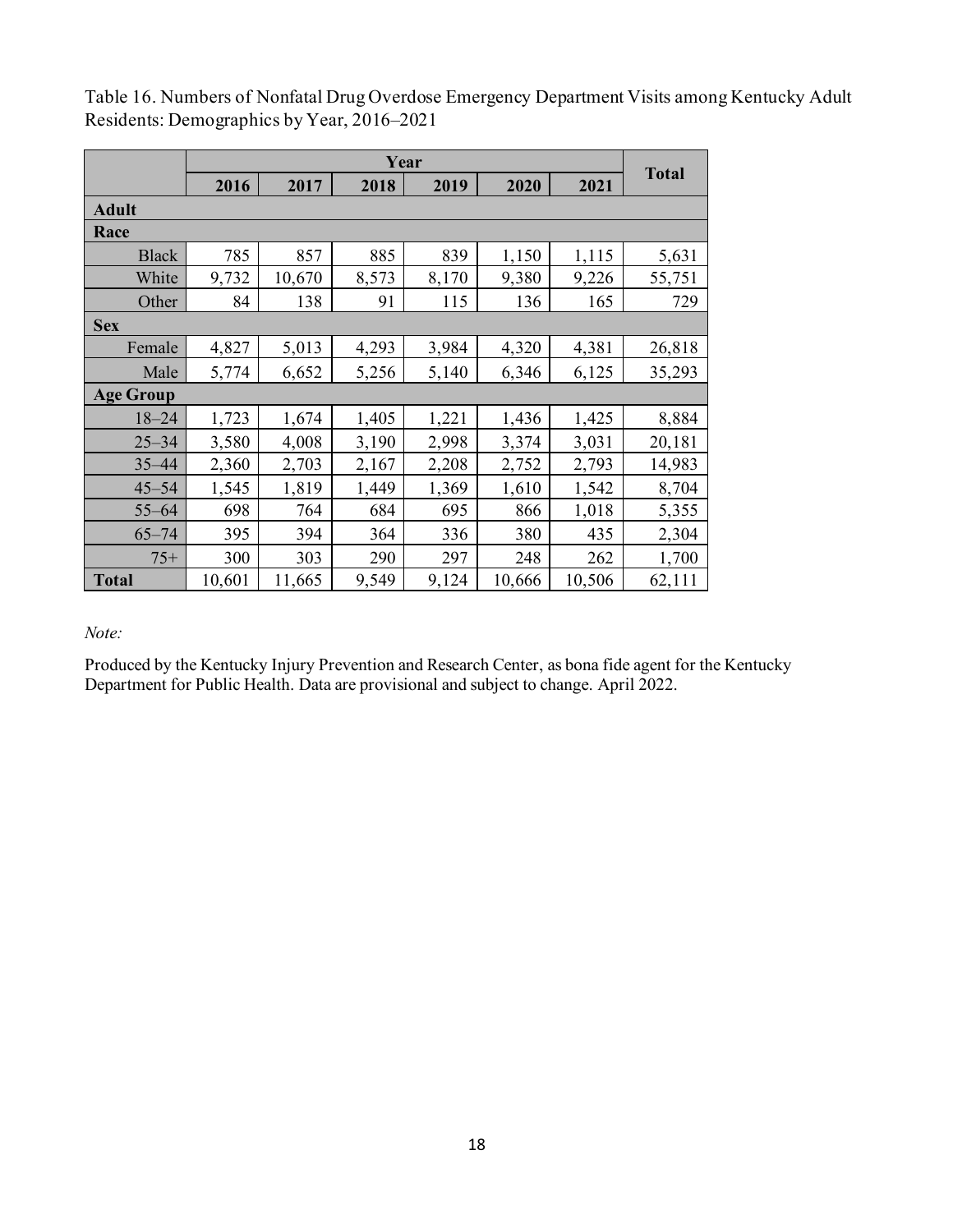<span id="page-18-0"></span>Table 17. Numbers of Nonfatal Drug Overdose Emergency Department Visits among Kentucky Adult Residents by Diagnosis1 and Year, 2016–2021

|                                                     |       | Year  |       |       |       |       |              |
|-----------------------------------------------------|-------|-------|-------|-------|-------|-------|--------------|
| <b>Diagnosis</b>                                    | 2016  | 2017  | 2018  | 2019  | 2020  | 2021  | <b>Total</b> |
| <b>Adult</b>                                        |       |       |       |       |       |       |              |
| Poisoning by, adverse effect of, and underdosing of |       |       |       |       |       |       |              |
| narcotics and psychodysleptics                      | 4,388 | 5,077 | 3,485 | 3,136 | 3,571 | 2,611 | 22,268       |
| Other                                               | 3,349 | 3,520 | 3,469 | 3,275 | 3,311 | 3,264 | 20,188       |
| Poisoning by, adverse effect of, and underdosing of |       |       |       |       |       |       |              |
| other and unspecified drugs, medicaments, and       |       |       |       |       |       |       |              |
| biological substances                               | 1,183 | 1,314 | 1,115 | 1,166 | 1,501 | 1,851 | 8,130        |
| Poisoning by, adverse effect of, and underdosing of |       |       |       |       |       |       |              |
| other and unspecified narcotics                     | 597   | 703   | 556   | 654   | 1,037 | 1,363 | 4,910        |
| Poisoning by, adverse effect of, and underdosing of |       |       |       |       |       |       |              |
| other opioids                                       | 472   | 517   | 458   | 514   | 803   | 970   | 3,734        |
| Poisoning by, adverse effect of, and underdosing of |       |       |       |       |       |       |              |
| benzodiazepines                                     | 612   | 534   | 466   | 379   | 443   | 447   | 2,881        |

*Notes:* 

1Diagnosis based on first listed drug overdose ICD-10-CM code.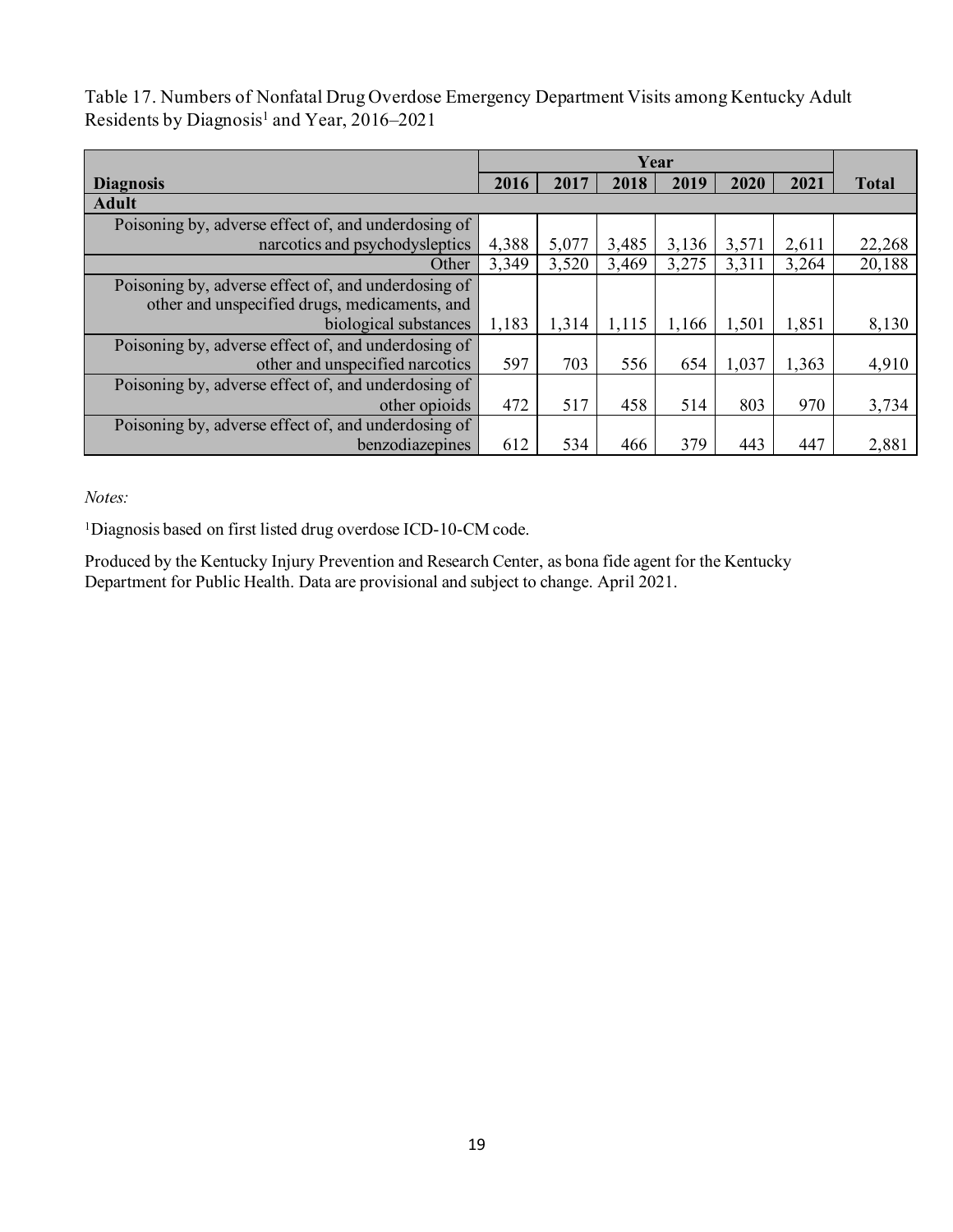## <span id="page-19-0"></span>**Definitions**

|                                 |                                              | ICD-10/ICD-10-CM Codes                     |  |  |  |
|---------------------------------|----------------------------------------------|--------------------------------------------|--|--|--|
| <b>Indicator</b>                | <b>Emergency Department</b><br><b>Visits</b> | <b>Inpatient Hospitalizations</b>          |  |  |  |
| Mental and behavioral disorders | F20–F69 or F90–F99 in any                    | F20–F69 and F90–F99 in the primary         |  |  |  |
|                                 | field                                        | diagnosis field                            |  |  |  |
| Mental and behavioral disorders | $F10-F16$ or $F18-F19$ in any                | F10-F16 and F18-F19 in the primary         |  |  |  |
| due to substance use            | field                                        | diagnosis field                            |  |  |  |
|                                 | Fatal                                        | <b>Nonfatal</b>                            |  |  |  |
| Self-harm (from CSTE Injury     | Underlying cause of death                    | In any field: $X71 - X83$ ; T36-T50 with   |  |  |  |
| Surveillance Toolkit)           | code of X60–X84, Y87.0, or                   | 6th character = $2$ (Note: include T36.9,  |  |  |  |
|                                 | U <sub>03</sub>                              | T37.9, T39.9, T41.4, T42.7, T43.9,         |  |  |  |
|                                 |                                              | T45.9, T47.9, and T49.9 with 5th           |  |  |  |
|                                 |                                              | character = 2); T51-T65 with 6th           |  |  |  |
|                                 |                                              | character = $2$ (Note: include T51.9,      |  |  |  |
|                                 |                                              | T52.9, T53.9, T54.9, T56.9, T57.9,         |  |  |  |
|                                 |                                              | T58.0, T58.1, T58.9, T59.9, T60.9,         |  |  |  |
|                                 |                                              | T61.0, T61.1, T61.9, T62.9, T63.9,         |  |  |  |
|                                 |                                              | T64.0, T64.8, and T65.9 with a 5th         |  |  |  |
|                                 |                                              | character = 2); T71 with 6th character =   |  |  |  |
|                                 |                                              | 2; and T14.91; all codes must have a 7th   |  |  |  |
|                                 |                                              | character of A or missing, excluding       |  |  |  |
|                                 |                                              | adverse effects and underdosing            |  |  |  |
| Drug overdose (from CSTE Injury | Underlying cause of death                    | In any field: T36-T50; for T36.9, T37.9,   |  |  |  |
| Surveillance Toolkit)           | code of X40-X44, X60-X64,                    | T39.9, T41.4, T42.7, T43.9, T45.9,         |  |  |  |
|                                 | X85, or Y10-Y14                              | T47.9, and T49.9, a 5th character; for all |  |  |  |
|                                 |                                              | others, a 6th character; all codes must    |  |  |  |
|                                 |                                              | have a 7th character of A or missing,      |  |  |  |
|                                 |                                              | excluding adverse effects and              |  |  |  |
|                                 |                                              | underdosing                                |  |  |  |

## <span id="page-19-1"></span>**Data Sources**

*Emergency department visits*: Kentucky Outpatient Services Database, Office of Health Data and Analytics, Cabinet for Health and Family Services

*Inpatient hospitalizations*: Kentucky Inpatient Hospitalization Claims Files, Office of Health Data and Analytics, Cabinet for Health and Family Services

*Deaths*: Kentucky Death Certificate Database, Kentucky Office of Vital Statistics, Cabinet for Health and Family Services

## <span id="page-19-2"></span>**Disclaimers**

\*Due to state data release policy, counts in certain cells of the tables have been suppressed either because 1) the observed number of events is very small (a count of at least one but fewer than five) and not appropriate for publication or 2) it could be used to calculate the number in a cell that has been suppressed.

Emergency department visits and inpatient hospitalization counts represent encounters of care and could be greater than the total number of patients treated. To avoid duplicate counts, inpatient hospitalizations resulting in